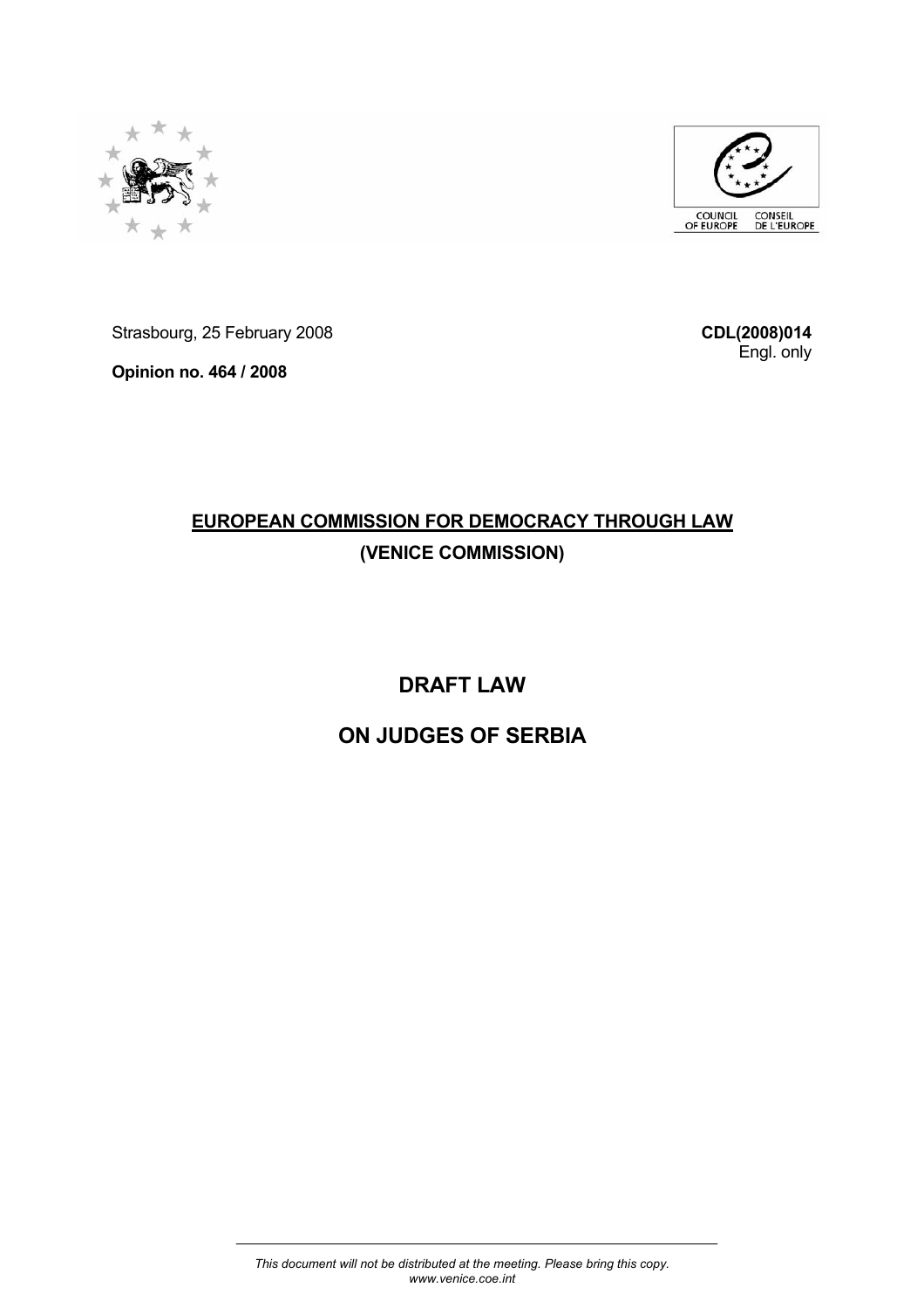**\*** Working Version

#### LAW ON JUDGES

#### **Chapter One**

### **PRINCIPLES**

#### **Independence**

Article 1

A judge is independent in his actions and decision taking.

 A judge shall adjudicate and render judgement on basis of the Constitution, laws and other general acts, ratified international treaties, generally accepted rules of international law and his own conscience.

#### **Tenure and Non-transferability**

#### **Article 2**

 A judge discharges his function as permanent, except when elected judge for the first time.

A judge discharges his function in the court to which he is elected.

 A judge may not be transferred or assigned to another court without his consent, except in cases provided under this Law.

 A judge may be assigned, with his consent, to work in another government organ or institution, in accordance with this Law.

#### **Preserving Confidence in Independence and Impartiality**

#### **Article 3**

 A judge is required to preserve confidence in his independence and impartiality at all times.

 A judge is required to conduct proceedings impartially, in accordance with his own assessment of facts and interpretation of law, ensuring fair trial and compliance with procedural rights of parties guaranteed by the Constitution, law and international acts.

 This Law shall set forth the services, engagements and actions that are incompatible with judgeship.

Judges shall adhere to the Code of Ethics issued by the High Court Council.

Financial Independence

#### **Article 4**

 A judge is entitled to a salary sufficient to maintain his independence and support of his family.

 The salary of a judge must be commensurate with the dignity of judgeship and the burden of responsibility.

#### **Immunity**

#### **Article 5**

 A judge may not be held accountable for expressed opinion or voting rendered in taking of judicial decision, except in case of criminal violation of law by the judge.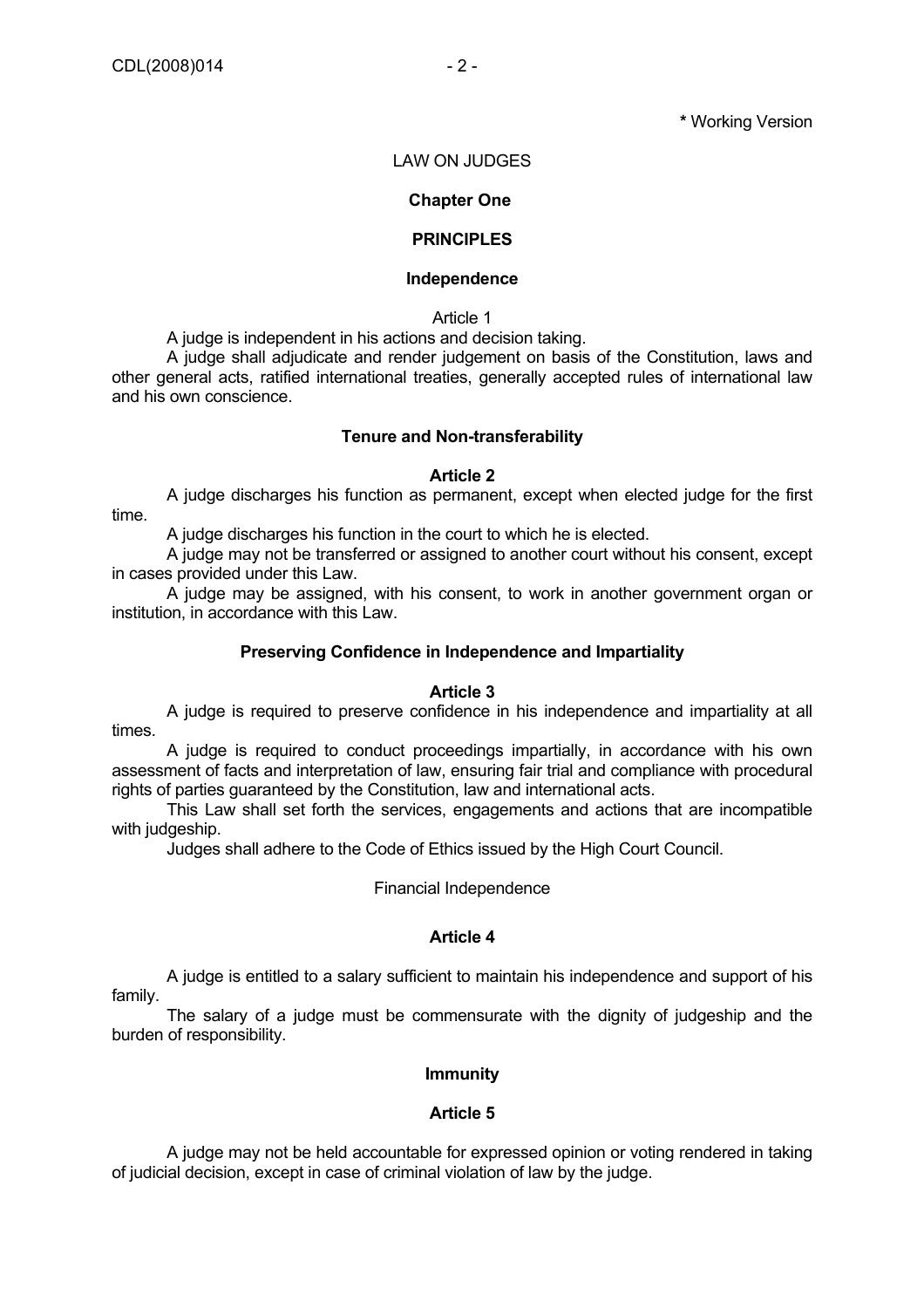A judge may not be detained in proceedings instituted for a criminal offence committed in performance of judicial function without consent of the High Court Council.

### **Liability for Damages Article 6**

 The Republic of Serbia is liable for damages caused by a judge through unlawful or improper work.

 The Republic of Serbia may demand the judge to recompense the paid amount when damages are caused wilfully or by gross negligence.

### **Right to Association**

#### **Article 7**

To protect their interests judges shall have the right to associate.

 Judges may undertake measures to protect and preserve their independence and autonomy.

### **Participation in taking decisions of significance for the work of courts**

### **Article 8**

 A judge is entitled to take part in taking decisions of significance for the work of courts and for determination and allocation of funds for operation of the courts.

# **Right to Advanced Professional Education and Training**

#### **Article 9**

 A judge has the right and duty to advanced professional education and training at the cost of the Republic of Serbia.

 Training of judges is an organised acquiring and developing of theoretical and practical knowledge and skills required for independent, professional and efficient discharge of judge's function.

 Training is voluntary unless when certain forms of training are mandatory under law or by decision of the High Court Council in case of change of specialisation, substantial changes in regulations, introduction of new work techniques and in order to eliminate deficiencies in the work of a judge noticed during performance evaluation.

 The content of training program is defined in respect of the professional experience of a judge.

 The High Court Council shall stipulate and oversee implementing of the training program that is conducted by an institution competent for judicial training in accordance with law.

Election and Termination of Office and Number of Judges and Lay Judges

# **Article 10**

 The National Assembly and the High Court Council respectively decide on election and termination of function of judge and court president, in accordance with this Law.

The Supreme Court of Cassation has fifteen judges.

 The High Court Council defines the number of judges and lay judges for every court, following approval obtained from the minister responsible for the judiciary, except in case referred to in paragraph 2 of this Article.

 The High Court Council reviews every five years the required number of judges and lay judges for every court.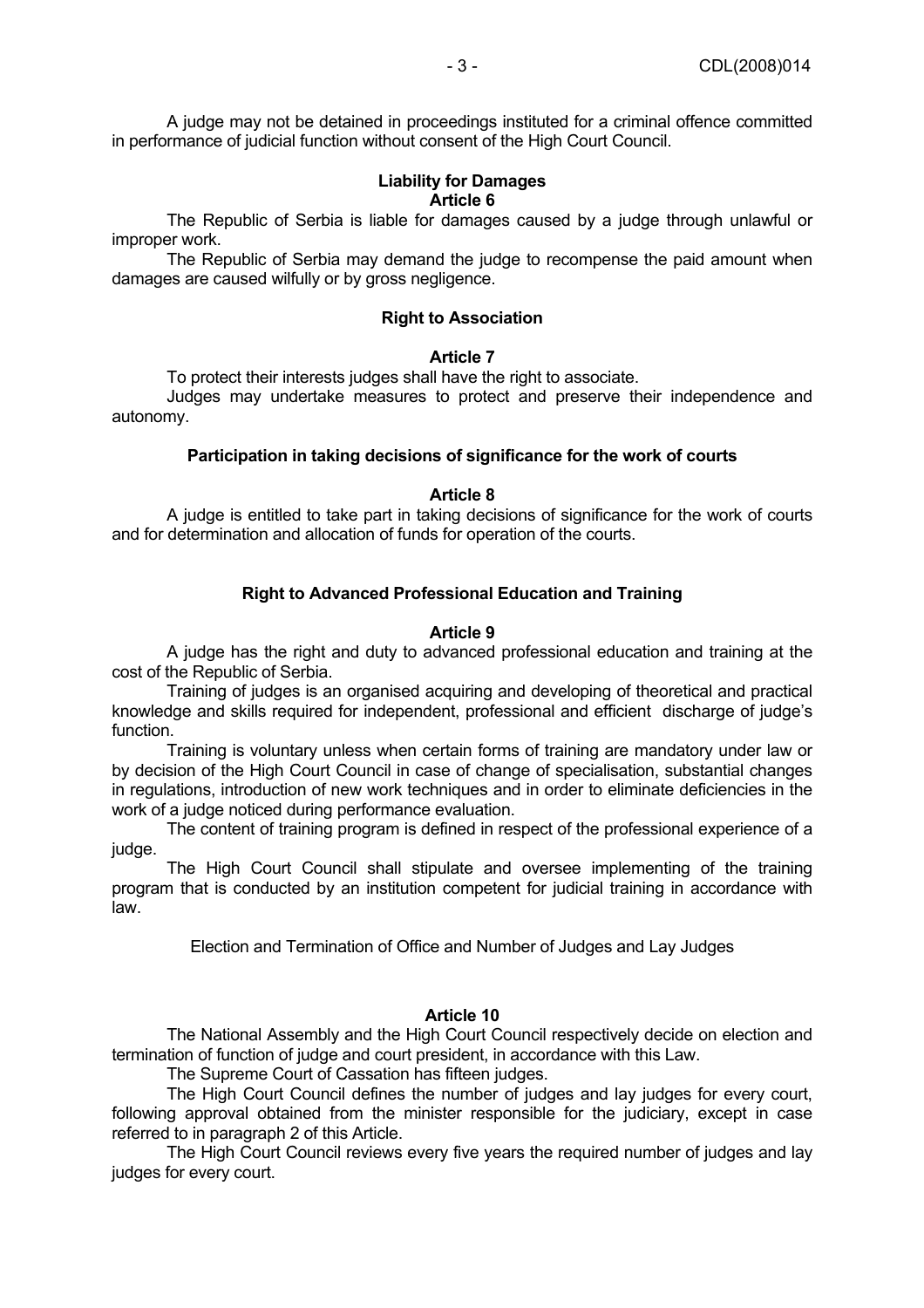The High Court Council may at its own initiative or at the proposal of court president, president of a directly superior court, president of the Supreme Court of Cassation and the minister responsible for the judiciary review the required number of judges and lay judges also before expiry of the five-year period.

#### **Chapter Two STATUS OF A JUDGE**

#### **I. PERMANENCY OF JUDGESHIP**

### **1. Concept**

#### **Article 11**

Judgeship is permanent.

Judgeship shall last continuously from first election as judge until retirement. Prior to the above judgeship may terminate only under conditions provided under this Law.

 Exceptionally, a person elected judge for the first time is elected to a period of three years.

#### **2. Reduction of Number of Judges and Abolishing of Court**

#### **Article 12**

Judgeship shall not terminate if number of judges is reduced.

 If a court is abolished a judge continues to discharge his function in a court of same type and same instance, or approximately same rank.

The High Court Council decides in which court a judge continues to discharge function.

### **3. Suspension of Judgeship**

### **Grounds for Suspension Article 13**

A judge shall be suspended from office if remanded in custody.

 A judge may be suspended from office when proceedings for his dismissal or criminal proceedings for a dismissible offence have been instituted.

Decision on Suspension

### Article 14

 The court president decides on mandatory suspension of a judge, while the mandatory suspension of a court president is decided by the president of the directly higher court.

 Non-mandatory suspension is decided by the president of the Supreme Court of Cassation.

 The suspension of the president of the Supreme Court of Cassation is decided by the General Session.

Duration of Suspension

#### **Article 15**

 A judge is suspended from office until revocation of detention, conclusion of dismissal proceedings or conclusion of criminal proceedings.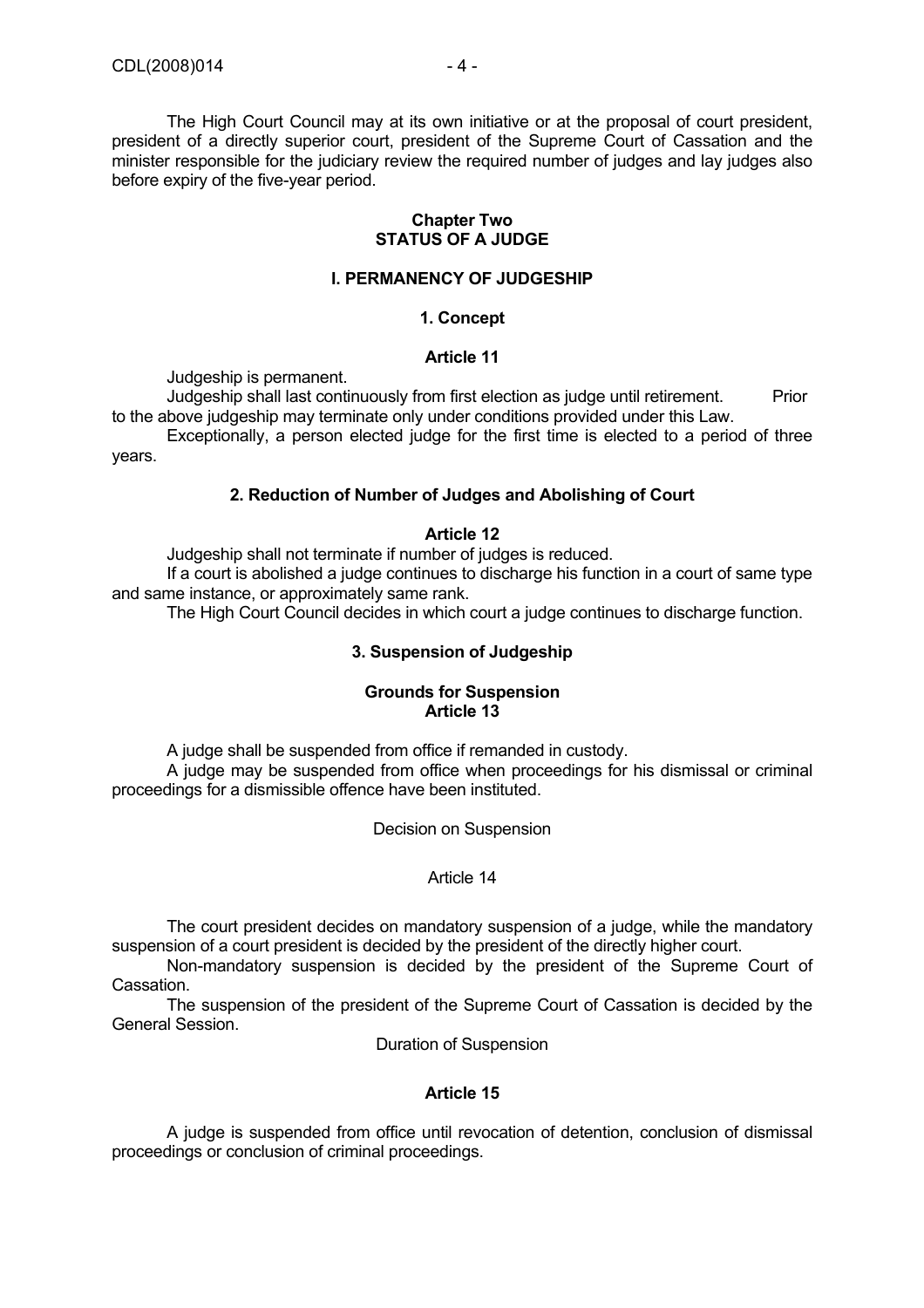The High Court Council may reinstate a judge prior to conclusion of dismissal proceedings.

Right to Complaint

### **Article 16**

 A judge has the right to file complaint with the High Court Council, within three days. The High Court Council shall take decision on the complaint within eight days.

### **II. NON-TRANSFERABILITY OF A JUDGE**

#### **1. Concept**

### **Article 17**

 A judge shall have the right to discharge his office in the court to which he is elected. A judge may be transferred or assigned from one to another court, another state body or institution only with his consent.

Consent shall be in writing and must precede decision-taking on transfer or assignment.

 Exceptionally, a judge may be transferred to another court in case of abolishing of a court, abolishing the prevalent part of the jurisdiction of the court to which he is elected or reduction of the number of judges in the court to which he is elected, on basis of the decision of the High Court Council.

 Exceptionally, a judge may be assigned without consent to another court of same type or directly lower instance up to one year, on basis of final decision pronouncing a disciplinary sanction in compliance with this Law.

#### **2. Transfer**

#### **Article 18**

A judge may be transferred to another court of same type and same instance.

 A judge continues to discharge his function permanently in the court to which he is transferred.

The High Court Council issues the decision on transfer.

#### **3. Assignment to another court**

#### **Article 19**

 A judge may be assigned to work only in another court of same type and same or directly lower instance for maximum one year.

 Exceptionally, a judge may be assigned to a directly higher-instance court if meeting the statutory requirements for election as a judge of the court to which he is assigned and if his performance evaluation is "outstanding" over the past three years.

 A judge is assigned to court in which the lack, overburdening, recusal of judges or other reasons frustrate or inhibit the work of the court.

The High Court Council issues the decision on assignment.

# **4. Assignment to another state body or institution**

# **Article 20**

 A judge may be assigned to discharge professional tasks in the High Court Council, the ministry with competence for the judiciary and the institution competent for judicial training.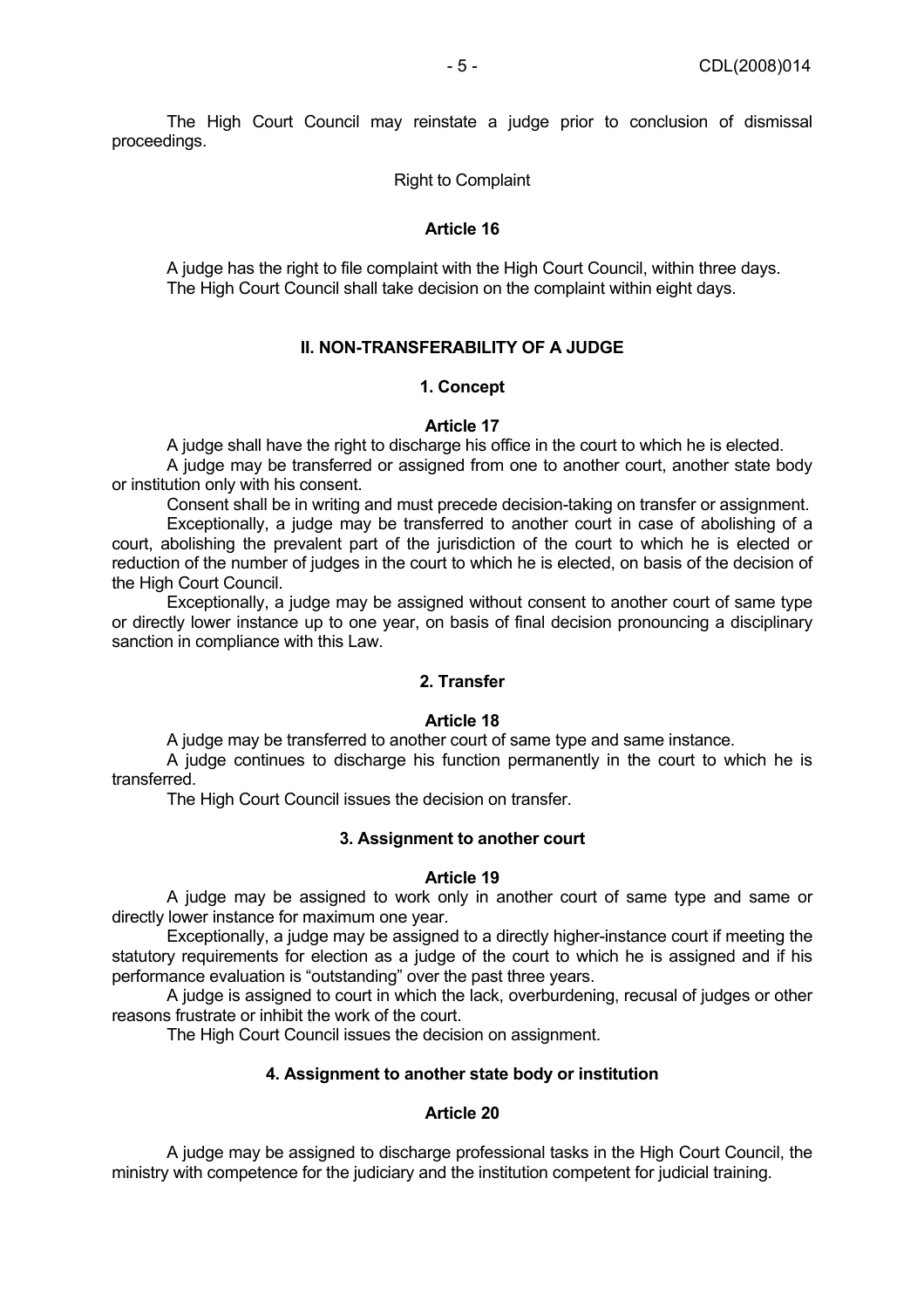of the head of the body and/or institution to which the judge is assigned, following opinion obtained from the president of the court wherein the judge holds office, with the written consent of the judge.

Assignment may not exceed three years.

The High Court Council issues the decision on assignment.

# **III. MUTUAL INDEPENDENCE OF JUDGES**

# **1. General**

# **Article 21**

 A judge is free in holding his views, facts and law in all matters under his deliberation. A judge is not required to justify to anyone, even other judges and the president of the court, his understanding of fact and law, except in the reasoning of the judgement or when so particularly stipulated by law.

2. Immutability of Type of Work and Random Allocation of Cases

# Immutability of Annual Work Load

# **Article 22**

 A judge is entitled to have his workload defined by annual work schedule and not to have it changed during the year.

 Exceptionally, due to election of a new judge, longer absence of a judge or vacated judge's position, the type of work of a judge may be changed during the year.

 The annual work schedule and changes thereof are determined with a view to exigencies of the court and the capacity of the judge to successfully discharge allocated duties.

# **Random Allocation of Cases**

# **Article 23**

 Cases are allocated to a judge according to schedule that is independent of personality of parties and circumstances of the legal matter.

 Cases are entrusted to a judge on basis of the court schedule of tasks, in accordance with the Court Rules, exclusively on basis of designation and number of the case file.

 No one has the right to establish panel of judges and allocate cases by bypassing the work schedule and order of receiving of the cases.

#### **Derogation Article 24**

Derogation from the order of receiving of cases is possible only due to justified preclusion of a judge.

 A case may be taken from a judge only due to prolonged absence or dilatoriness, in accordance with the Court Rules.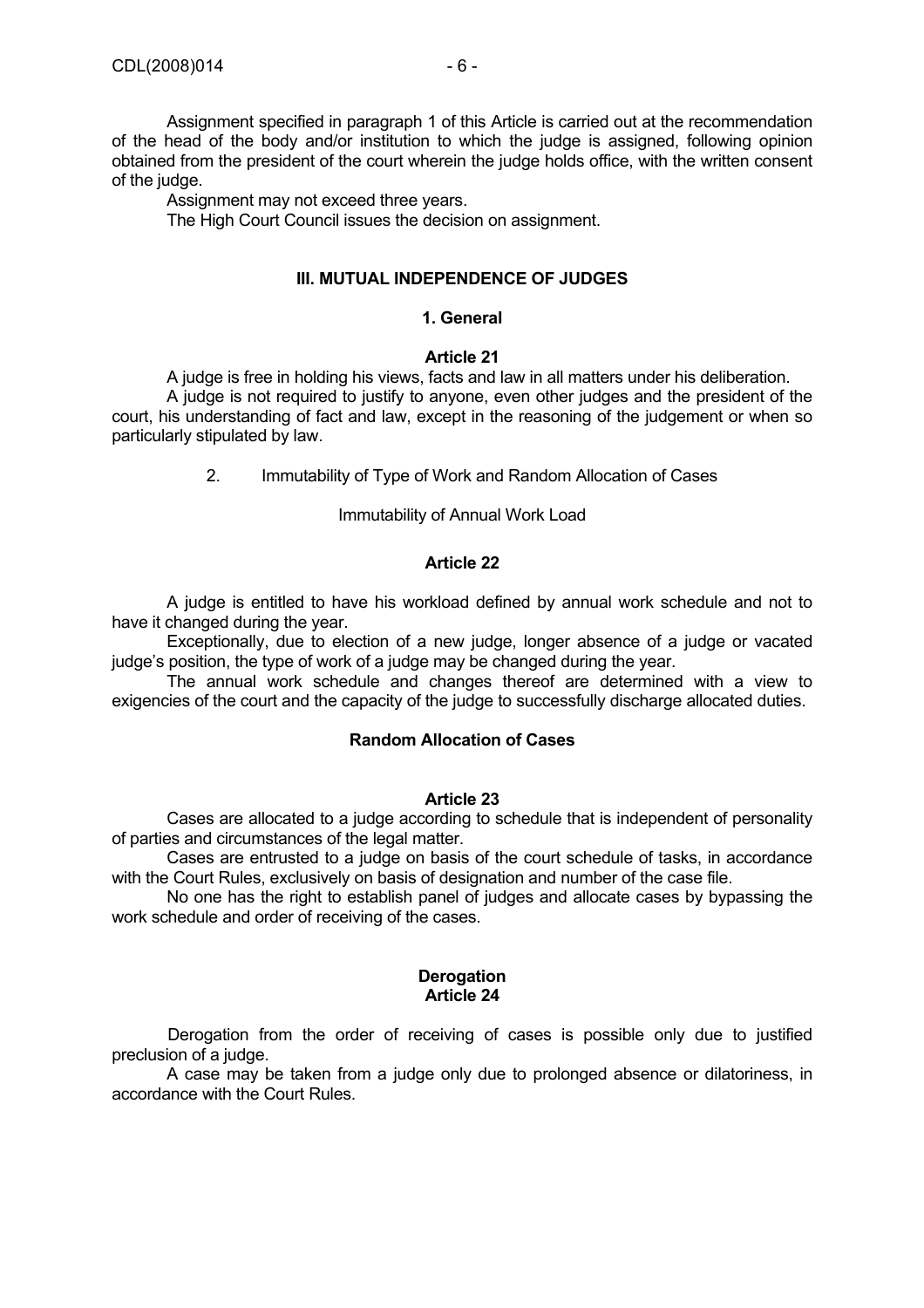#### Right to Objection

#### Article 25

 A judge is entitled to object the annual schedule of work, change of type of work, derogation from the order of received cases and taking away of cases with the administrativejudicial panel of the directly superior court, within eight days from the day becoming aware thereof.

 Objection of a judge of the Supreme Court of Cassation is deliberated by the General Session.

A party or person with legal interest also have the right to object in respect of taking away of a cases, within eight days from the day of becoming aware thereof.

 The administrative-judicial panel of the court conducting the proceedings decides on the objection specified in paragraph 3 of this Article.

The decision on the objection is taken within eight days from the date of submission.

### **Duty to Notify the President of the Directly Higher Court**

### **Article 26**

 A court president is required to notify in writing the president of the directly higher court of any derogation from the order of received cases.

#### 3. Notification of Duration of Proceeding

#### **Article 27**

 A judge shall notify the court president of reasons for failing to conclude first-instance proceedings within six months and shall there from notify him monthly of the progress of proceedings.

 A judge gives first notice of proceedings under legal remedy to the court president after one month, and the next every fifteen days.

 The court president is required to notify the president of the directly higher court of every first-instance proceedings that has not been concluded within two years.

A court president is required to notify the president of the Supreme Court of Cassation of every proceeding on legal remedy that has not been concluded within six months.

Deadlines for notification in enforceable, non-contentious and other non-contestable matters are defined by the Court Rules.

Duty to notify under this Article runs from the day of receiving the case in the court.

#### **4. Right of Judge to Complaint**

#### **Article 28**.

 A judge may file complaint with the High Court Council for violation of any right for which this Law does not provide a particular remedy.

 The High Court Council rules on the complaint within eight days and promptly notifies the court president, president of the directly higher court and the president of the Supreme Court of Cassation of the decision.

### **IV. RELATIONSHIP OF JUDGESHIP TO OTHER FUNCTIONS, ENGAGEMENTS AND ACTIVITIES**

**1. Relationship of other functions, engagements and actions with judgeship**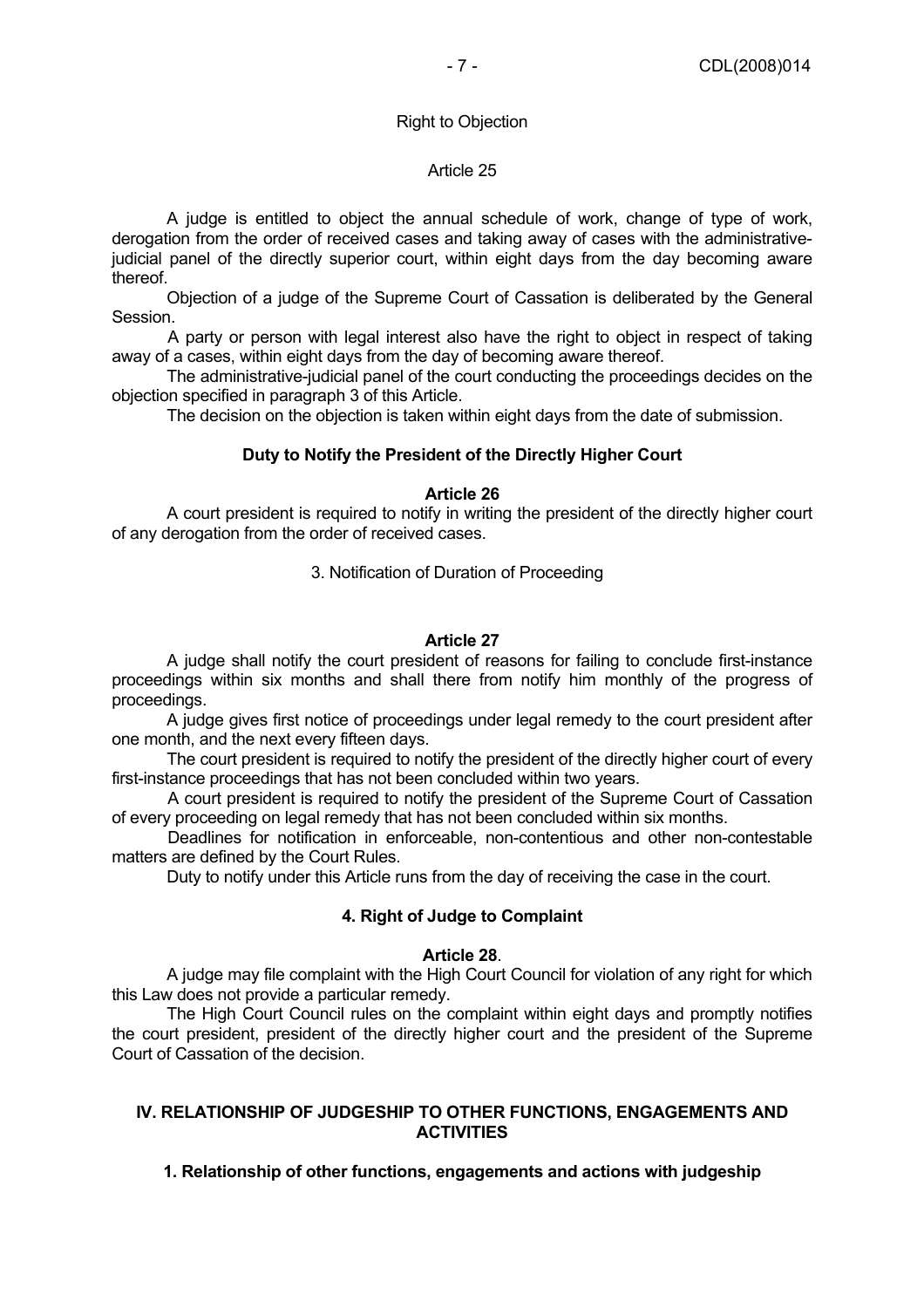### **Article 29**

 A judge may not hold office in bodies enacting or enforcing legislation, may not be member of a political party, engage in any paid public or private work, nor extend legal services or advice for compensation.

 Other functions, engagements and activities that are contrary to the dignity and independence of a judge or damaging to the reputation of the court are incompatible with judgeship.

 The High Court Council decides which activities are contrary to the dignity and independence of a judge and damaging to the reputation of the court on basis of Court Rules and the Code of Ethics.

 A judge shall not require anyone's permission to engage in compensated research and professional activity outside of working hours.

In cases set forth by law or based on decision of the High Court Council a judge may engage in teaching, research and professional activity during working hours.

 A judge may be sent on a study and/or other professional visit by decision of the High Court Council, following opinion of the court president, where performance evaluation from the judge's personal file and knowledge of foreign languages shall be particularly taken into account.

 A judge may give opinions and professional comments regarding application of regulations only to journals published by the court, the ministry with competence for the judiciary, the High Court Council and judicial training institutions.

# **2. Incompatibility Deliberation Procedure**

# **Duty to notify and filing of charges**

# **Article 30**

 A judge is required to notify the High Court Council in writing of any engagement or work that may be deemed incompatible with judgeship.

 The High Court Council notifies the court president and the judge that there is incompatibility between the engagement and work with judgeship.

 The body competent for initiating proceedings shall file disciplinary charges immediately upon becoming aware that a judge is engaged in service or work or engaging in activities that may be deemed incompatible with his function.

# **V. PERFORMANCE EVALUATION OF JUDGES**

#### **Article 31**

Work of all judges and court presidents is subject to regular evaluation.

 Performance evaluation involves all aspects of judge's work and/or work of court president and represents the basis for election, mandatory training of judges, allocation to pay grades, dismissal and instituting disciplinary proceedings.

 Evaluation is conducted on basis of publicized, objective and single criteria and standards, in a single procedure ensuring participation of the judge and/or court president whose performance is being evaluated.

 Criteria and procedure for performance evaluation of judges are set by the High Court council.

# **Bodies competent for evaluation in courts**

#### **Article 32**

 Bodies competent for performance evaluation of judges are: departmental boards and the Commission of the High Court Council for Performance Evaluation of Judges.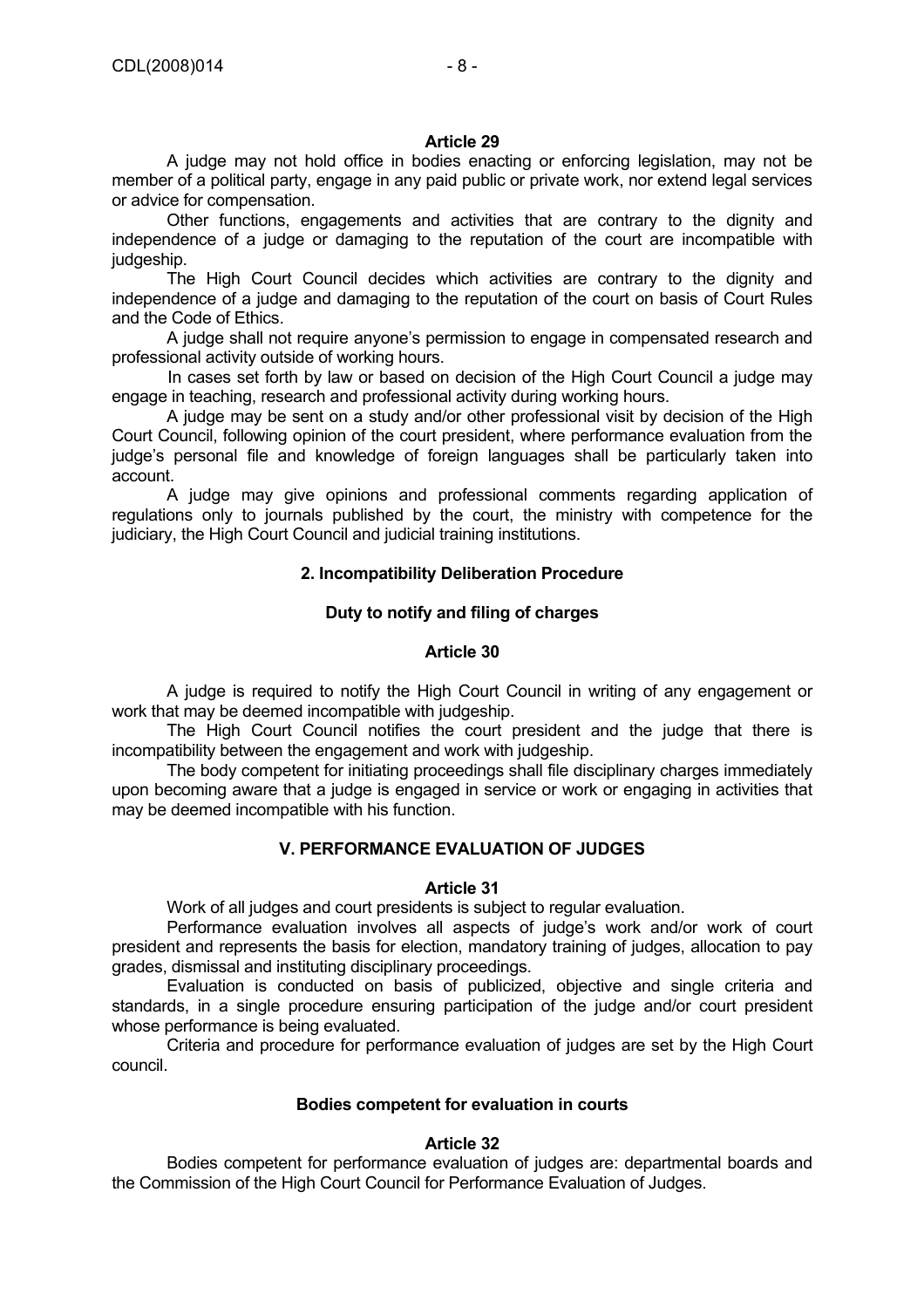Performance evaluation of judges is conducted by the departmental board.

 Performance evaluation of judges in lower instance courts is conducted by departmental boards established in court departments of directly higher instance courts.

 Departmental boards comprise the president of the department and two judges, elected by secret ballot at the session of the department to a period of four years.

 In courts with larger number of judges a departmental board is established for every 50 judges.

#### **Evaluation by the High Court Council**

#### **Article 33**

 The Commission of the High Court Council evaluates performance of court presidents and judges of the Supreme Court of Cassation and decides on objections of judges to their performance evaluation.

 The High Court Council decides on objections to performance evaluation of court presidents and judges of the Supreme Court of Cassation.

 The composition and operation of the Commission referred to in paragraph 1 of this Article is regulated by the act of the High Court Council.

#### **Performance Evaluation Period**

#### **Article 34**

 Performance of judges with tenure of office and court presidents is evaluated annually and of judges elected for the first time once every six months.

#### **Performance Rating**

#### **Article 35**

Performance is rated.

Ratings are: "fails to meet requirements", "satisfactory", "good", "very good" and "excellent".

Rating is entered in the judge's and/or court president's personal file.

 A judge and/or court president is entitled to object the rating with the bodies specified in Article 33 hereof, within 15 days from the day of submitting the decision on the rating, which has to be reasoned.

#### **VI. FINANCIAL STATUS OF A JUDGE**

#### **Base Salary**

#### **Article 36**

A judge is entitled to a salary commensurate with the position to which he is elected.

A judge's salary is determined pursuant to base salary.

 The base salary is determined by multiplying the coefficient for calculation and payment of salary with the base for calculation and payment of salary.

 The Government of the Republic of Serbia determines the base for calculation and payment of salaries of judges.

 The coefficient for calculation and payment of salary is determined by classifying a judge into one of five pay grades.

Every pay grade for judges has two pay levels, except the fifth pay grade.

 The base salary under this Law is the value that does not include the percentage for years of work.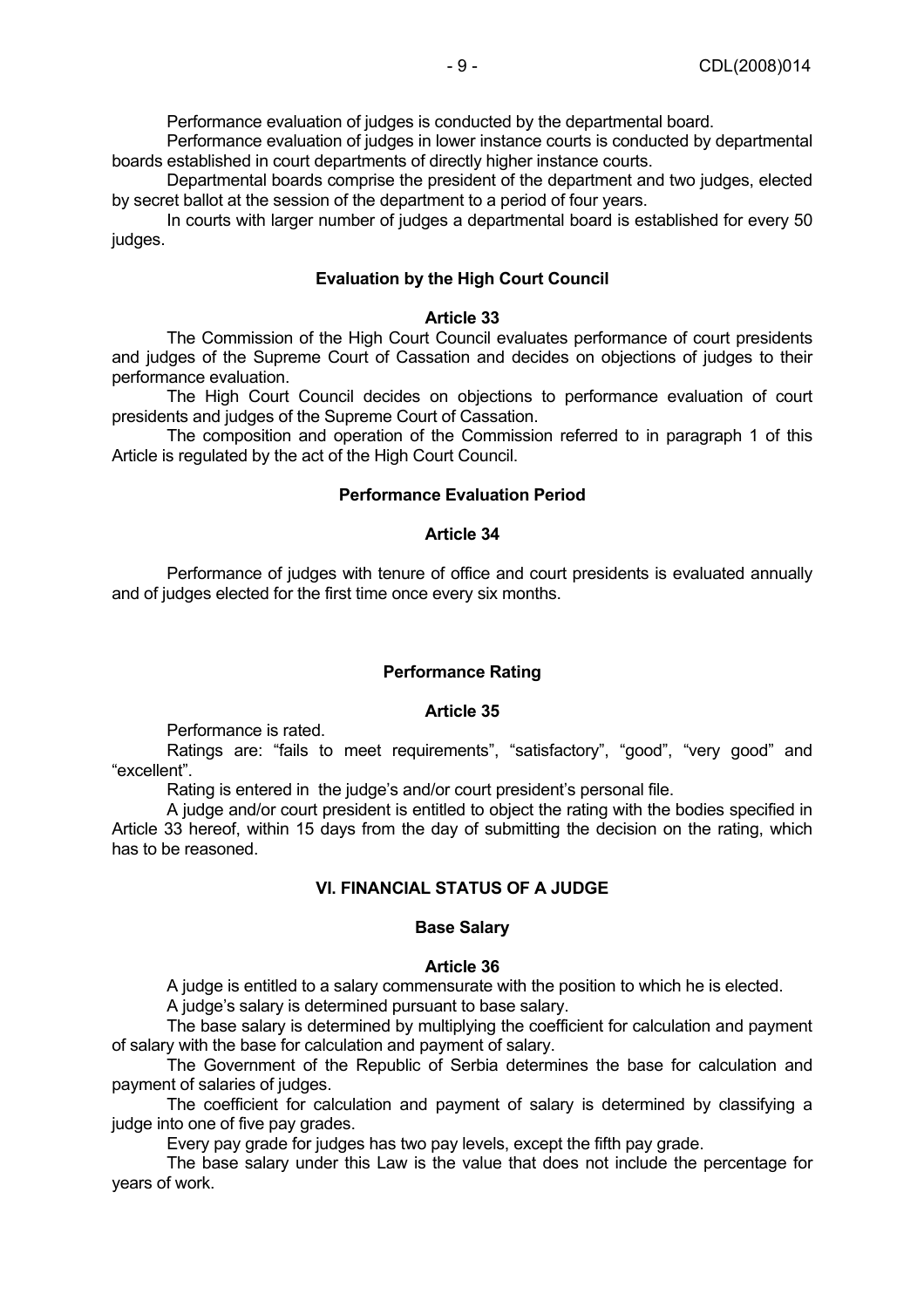# **Pay Grades for Judges**

# **Article 37**

 Judges are classified into five pay grades, each having salary levels expressed in coefficients.

The first pay grade includes judges in magistrates courts.

The second pay grade includes judges of municipal courts.

 The third pay grade includes judges of commercial, district courts and the high magistrates court.

 The fourth pay grade includes judges of the Appellate, High Commercial and the Administrative Courts.

The fifth pay grade includes judges of the Supreme Court of Cassation.

# **Salary levels of Judges**

### **Article 38**

 The first pay grade shall have salary levels of 2.00 and 2.50. The second pay grade shall have salary levels of 3.00 and 3.50. The third pay grade shall have salary levels of 3.50 and 4.00. The fourth pay grade shall have salary levels of 4.00 and 4.50. The fifth pay grade shall have salary level of 6.50.

# **Classification of Judges to Pay Grades**

#### **Article 39**

The High Court Council issues the decision determining the coefficient.

 The decision on the coefficient defines the pay grade to which a judge belongs, salary level and coefficient.

 At election a judge is classified to a lower salary level in the pay grade to which he belongs.

 A judge classified to a lower salary level of his pay grade and who is twice running rated "excellent" in performance evaluation is classified to the higher salary level of his pay grade.

 A judge classified to the higher salary level of his pay grade and who twice running is rated "satisfactory" and "good" in performance evaluation is classified to the lower salary level of his pay grade.

# **Base Salary of Court President**

#### **Article 40**

 The base salary of court president is determined by increasing the salary of a judge of that court who is classified to the higher salary level by:

- 5%, in courts with up to ten judges;

- 10%, in courts with up to 20 judges;

- 15% in courts with up to 40 judges;

- 20% in courts with over 40 judges.

#### **Base Salary of the President of the Supreme Court of Cassation**

#### **Article 41**

 The base salary of the president of the Supreme Court of Cassation is equal to the salary of the Speaker of the National Assembly.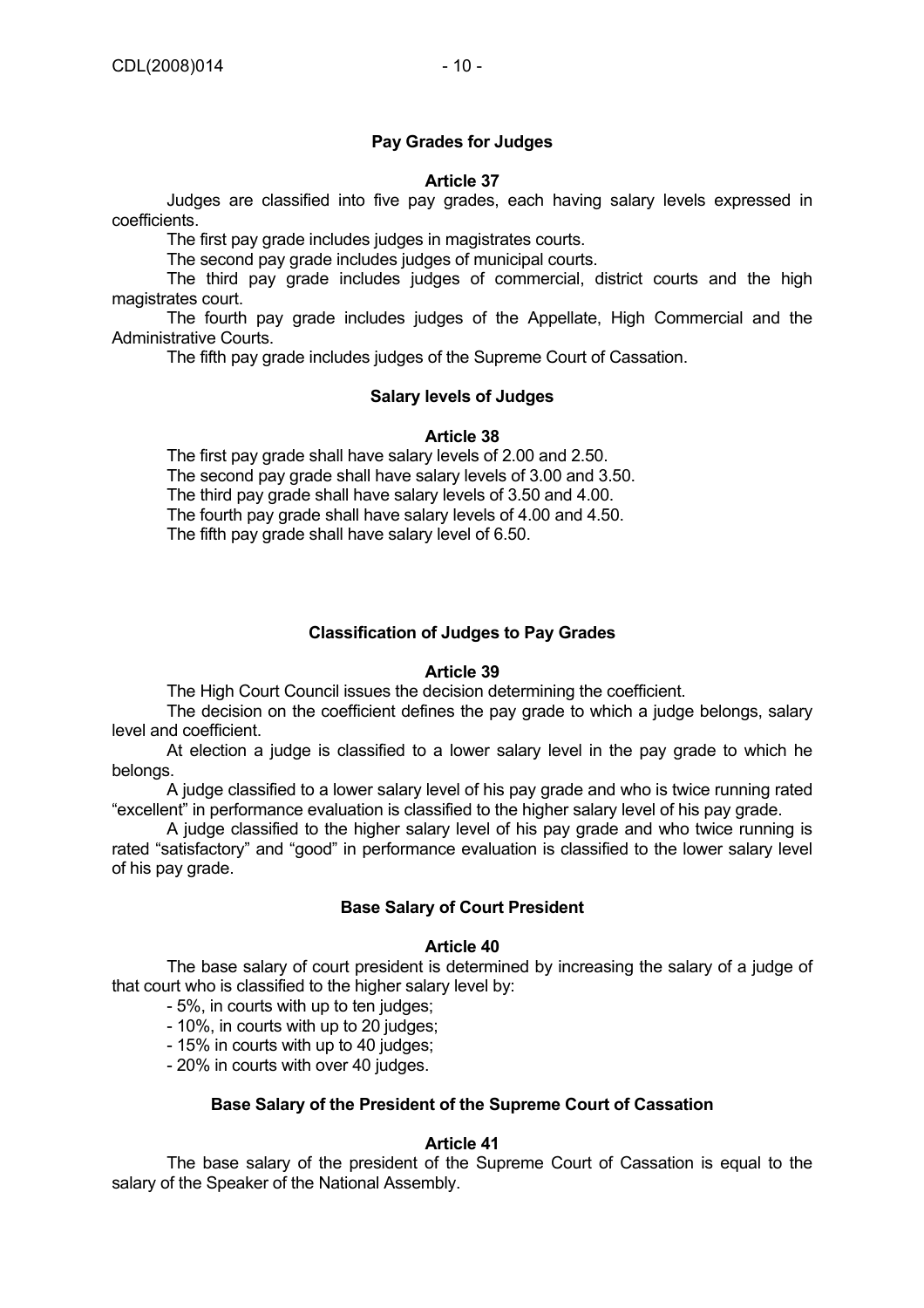# **Base Salary of a Judge Transferred and/or Assigned to Another Court**

### **Article 42**

 A judge who is transferred and/or assigned to another court, state body or institution is entitled to a base salary of a judge of the court and/or state body or institution to which he is transferred and/or assigned, if more favourable.

 The High Court Council stipulates emoluments and other earnings of a judge who is transferred and/or assigned to another court, state body or institution.

 A judge under disciplinary sanction of transfer to another court is not entitled emoluments referred under paragraph 2 of this Article.

#### **Increment to Base Salary of a Judge Article 43**

 The base salary of a judge adjudicating in criminal offence cases with organised crime and war crime element may be increased up to 100% by decision of the High Court Council.

### **Chapter Three ELECTION OF A JUDGE**

### **I. ELECTION REQUIREMENTS**

#### **Article 44**

 A citizen of the Republic of Serbia who meets the requirements for employment in state bodies, who is a law school graduate, who has passed the bar exam and who is deserving of judgeship may be elected judge.

### **Prohibition of Discrimination**

#### **Article 45**

 Discrimination on any grounds is prohibited in election and nominating for election of a judge.

#### **Required Experience**

### **Article 46**

The required professional experience in the legal profession following the bar exam is:

- two years for a judge of a magistrates court;

- three years for a judge of a municipal court;

- for years for a judge of a commercial court;

- six years for a judge of a district court and the High Magistrates Court;

 - eight years for a judge of the Appellate Court, the High Commercial Court and the Administrative Court;

- twelve years for a judge of the Supreme Court of Cassation.

# **Other Requirements for Election**

#### **Article 47**

 Other requirements for the election of a judge are qualification, competence and worthiness.

 Qualification means possessing of theoretical and practical knowledge necessary for performing the judicial function.

 Competence means possessing of skills that enable efficient use of specific legal knowledge in dealing with cases.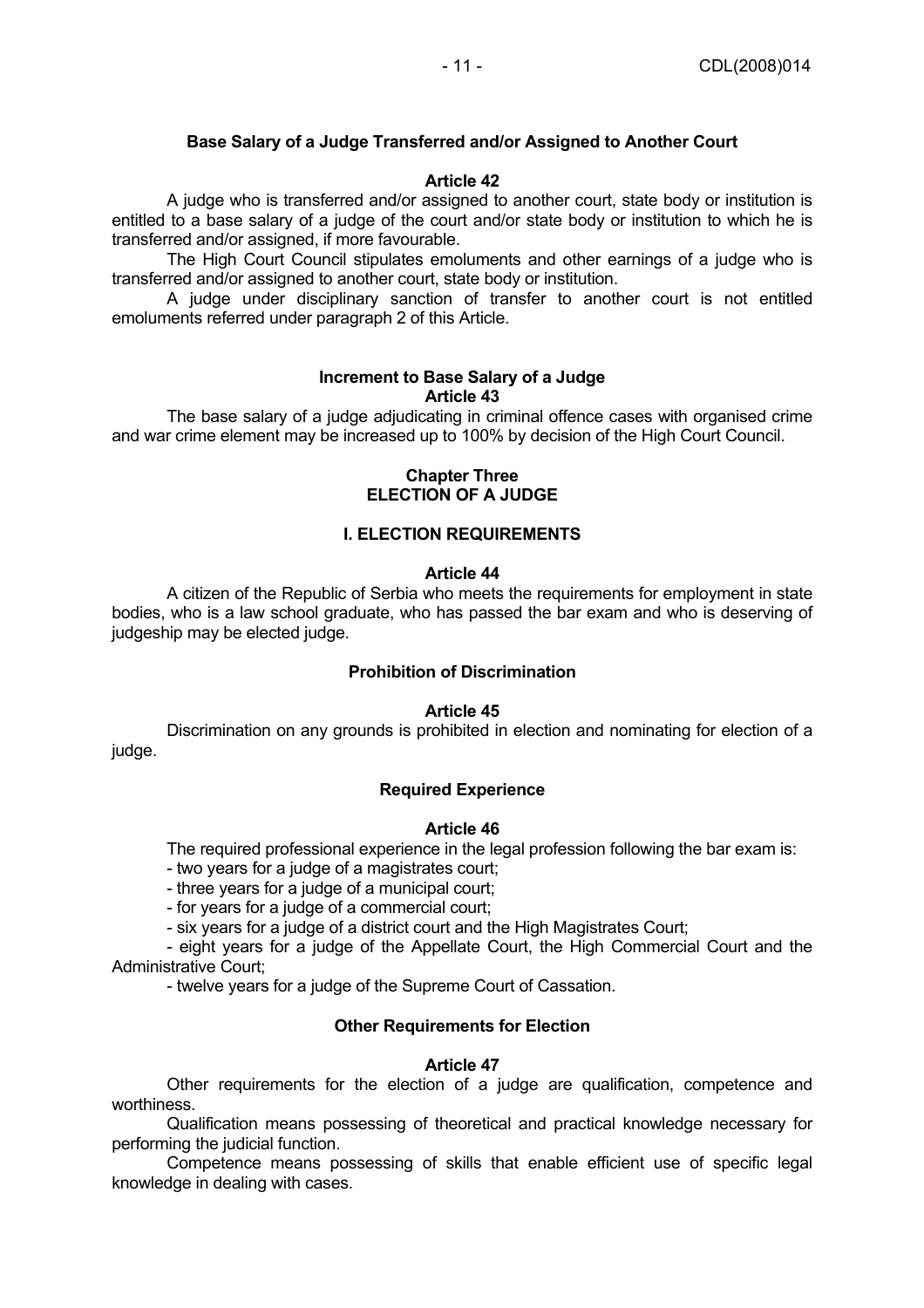High moral character means appropriate characteristics and a conduct in accordance with such characteristics.

 The moral characteristics of a judge include honesty, thoroughness, diligence, fairness, dignity, perseverance, courage and esteem, and conduct in compliance with these characteristics involves upholding of dignity of the judge on and off duty; the awareness of social responsibility; preserving of independence and impartiality; reliability and dignity on duty and off, as well as taking the responsibility for the internal organization and a positive public image of the judiciary.

 The criteria for the assessment of qualification, competence and moral character are set by the High Court Council, in accordance with the law regulating the institution that is in charge of judicial training.

# **II. ELECTION PROCEDURE**

# **Announcement of Election**

# **Article 48**

 The High Court Council shall publicly announce the election of judges. The announcement is published in the Official Gazette of Serbia and other media.

# **Applications**

# **Article 49**

 Applications are submitted to the High Court Council within 15 days of the public announcement in the Official Gazette of Serbia.

The application is submitted together with evidence of eligibility.

# **Obtaining of Information and Opinion**

# **Article 50**

 The High Court Council shall obtain information and opinions about the qualification, competence and moral dharacter of a candidate.

 The information and opinions are obtained from the bodies and organisations where the candidate worked as a lawyer, and in the case of a candidate coming from a court, it is mandatory to obtain the opinion of the judges' session of that court.

# **Nomination of Judges to be Elected for the First Time**

# **Article 51**

 In case of candidates for judges to be elected for the first time, in addition to qualification, competence and moral character, the High Court Council shall especially take into consideration the type of jobs that the candidate performed after passing the bar exam.

 With regard to candidates coming from among judge's assistants, it is mandatory to obtain their performance evaluation.

 Before presenting their nominations, the High Court Council shall conduct interviews with the candidates.

 The High Court Council shall propose to the National Assembly two candidates for each judge's position.

 The decision on the High Court Council's nomination must be reasoned and published in the Official Gazette of Serbia.

 A candidate is allowed to file an appeal to the Constitutional Court against the decision specified in para 5 of this article to.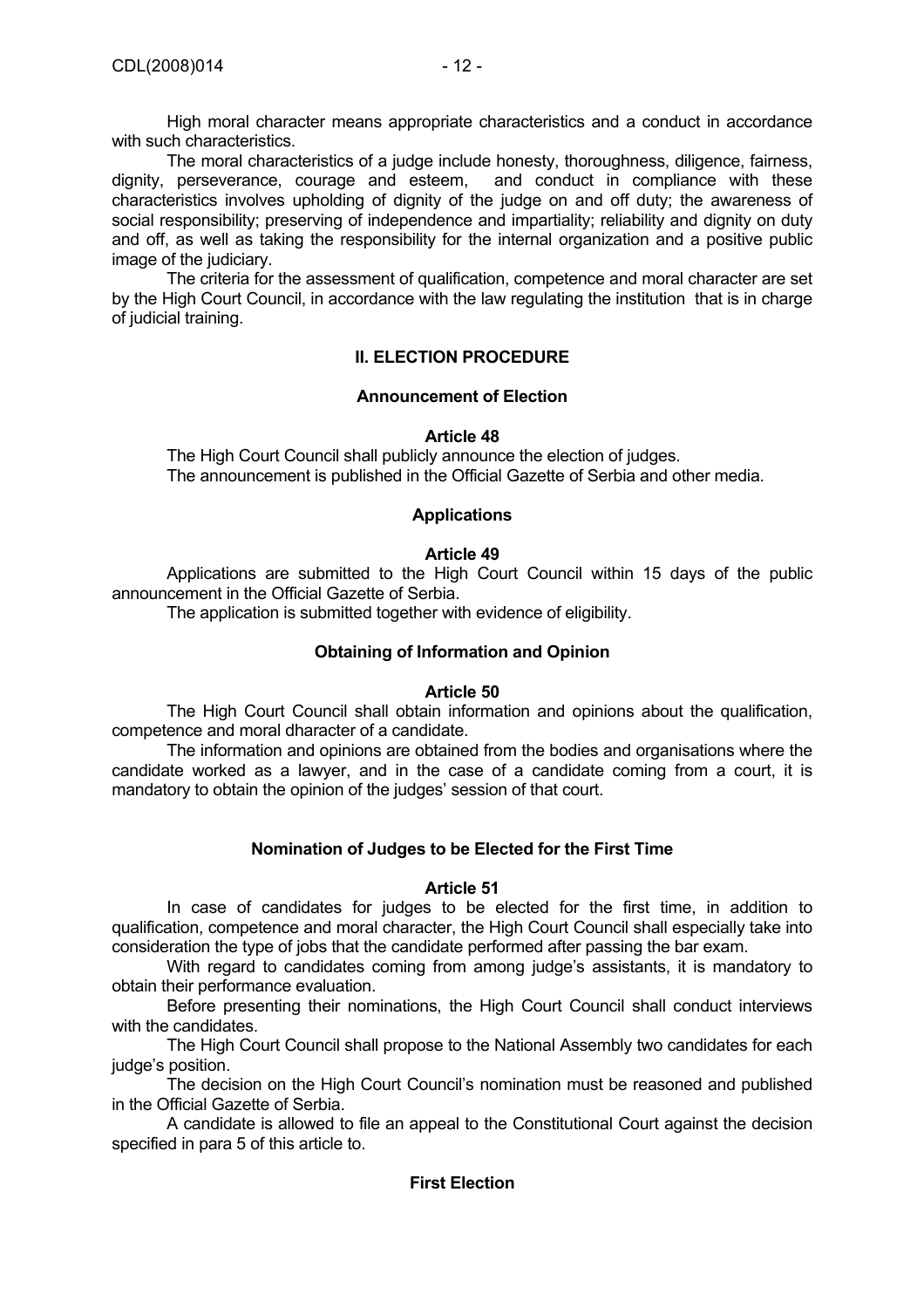#### **Article 52**

 The National Assembly shall elect a first-time elected judge from among the candidates nominated by the High Court Council.

### **Election to Permanent Function**

### **Article 53**

The High Court Council elects judges to be appointed to permanent position.

 Appointment of a first-time elected judge whose work during the first three-year term of office is assessed as "very good" or "excellent" to permanent function as mandatoy.

 A first-time elected judge whose work during the first three-year term of office is assessed as "not satisfactory" may not be appointed to permanent function.

Every decision on election must be reasoned.

 The candidate may lodge an appeal to the Constitutional Court against the decision of the High Court Council referred to in para 3 of this article.

# **III. TAKING OATH AND TAKING OFFICE**

# **Taking Oath**

# **Article 54**

 Before taking office, a judge shall take an oath before the National Assembly Speaker. The President of the Supreme Court of Cassation shall take an oath before the National Assembly.

A judge who is appointed to permanent function shall not take an oath.

#### **Oath**

#### **Article 55**

The oath reads as follows: "I do solemnly swear that I will discharge my duties in compliance with the Constitution and the law, according to the best of my ability and in the service of truth and justice".

# **Taking of Office**

#### **Article 56**

 A judge shall take office at the ceremonial session of all judges of the court he/she has been appointed to.

The previous office of the judge ends with taking of office in the new court.

 The judge of a higher court who has been elected as president of a lower court may go back to the function at the higher court after the end of office.

# **When it is Deemed that a Judge has not been Elected**

#### **Article 57**

 It is deemed that a judge has not been elected if he/she fails to take office without justified reasons within 2 months of election.

 The High Court Council issues the decision and notifies the National Assembly in the case of a first-time elected judge.

 The judge is entitled to file an appeal to the Constitutional Court against the decision of the High Court Council.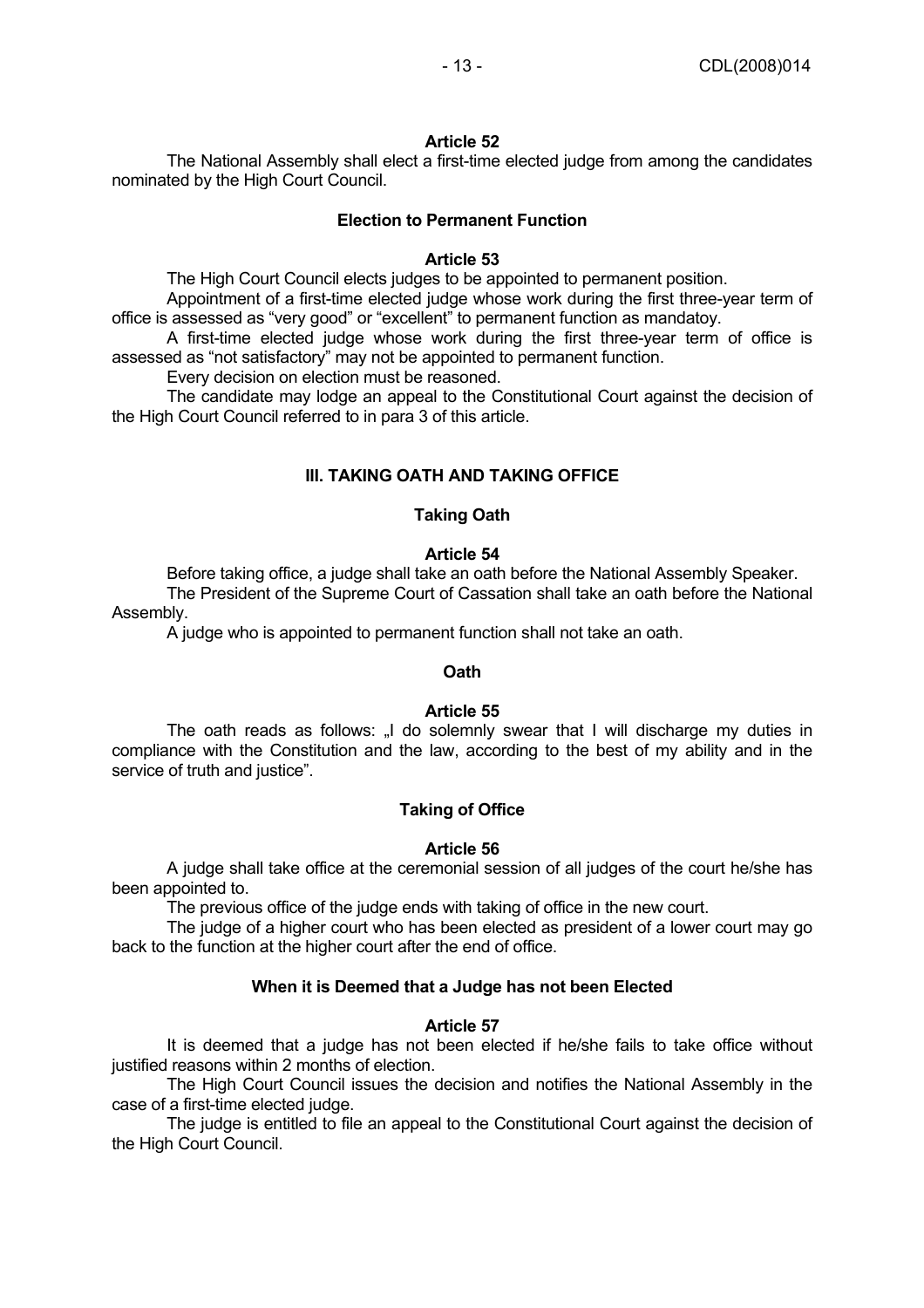#### **Chapter Four TERMINATION OF OFFICE**

# **1. All Reasons**

#### **Article 58**

 Judge's office ends upon the request of the judge, with retirement age, due to a permanent loss of working ability, if not elected to permanent function or in case of dismissal.

The High Court Council issues the decision on termination of function.

 The decision referred to para 2 of this article is published in the Official Gazette of Serbia.

### **2. Termination of Office upon the Request of the Judge**

#### **Article 59**

A judge who wishes to resign shall submit a request to the High Court Council.

 The request may be withdrawn until such time as the office of the judge is terminated under the decision of the High Court Council or until the expiry of the deadline provided by this Law.

 If the decision on the request is not taken within one month, it is considered that the judge's office terminated after the expiry of the one-month period following the submission of the request.

 In other cases, judge's office terminates on the date specified in the decision of the High Court Council.

 If a judge submits a request for termination of office after a request for dismissal was filed, the former is not considered before the dismissal procedure is completed.

### **3. Retirement Age**

#### **Article 60**

 Judge's years of service complete with 65 years of age or 40 years of pensionable years of service.

 Exceptionally, upon the request of the president of the court, the High Court Council may approve an extension of two years with the consent of the judge.

 A judge may have the years of service extended only if it is necessary to complete current cases or old cases that have not been adjudicated for longer than two years.

#### **4. Permanent Loss of Working Ability**

#### **Article 61**

 A judge's office ends if, based on the finding of the professional commission of the competent body, it is established that he/she is incapable of performing function due to the health condition.

 The High Court Council shall issue a decision on referring a judge to a mandatory medical examination, following the proposal of the president of the court, the president of the immediately higher court or the judge concerned.

# **5. Termination of Office of First-time Elected Judge**

#### **Article 62**

 The office of a first-time elected judge who is not elected to permanent function ends with the expiry of the three-year term of office.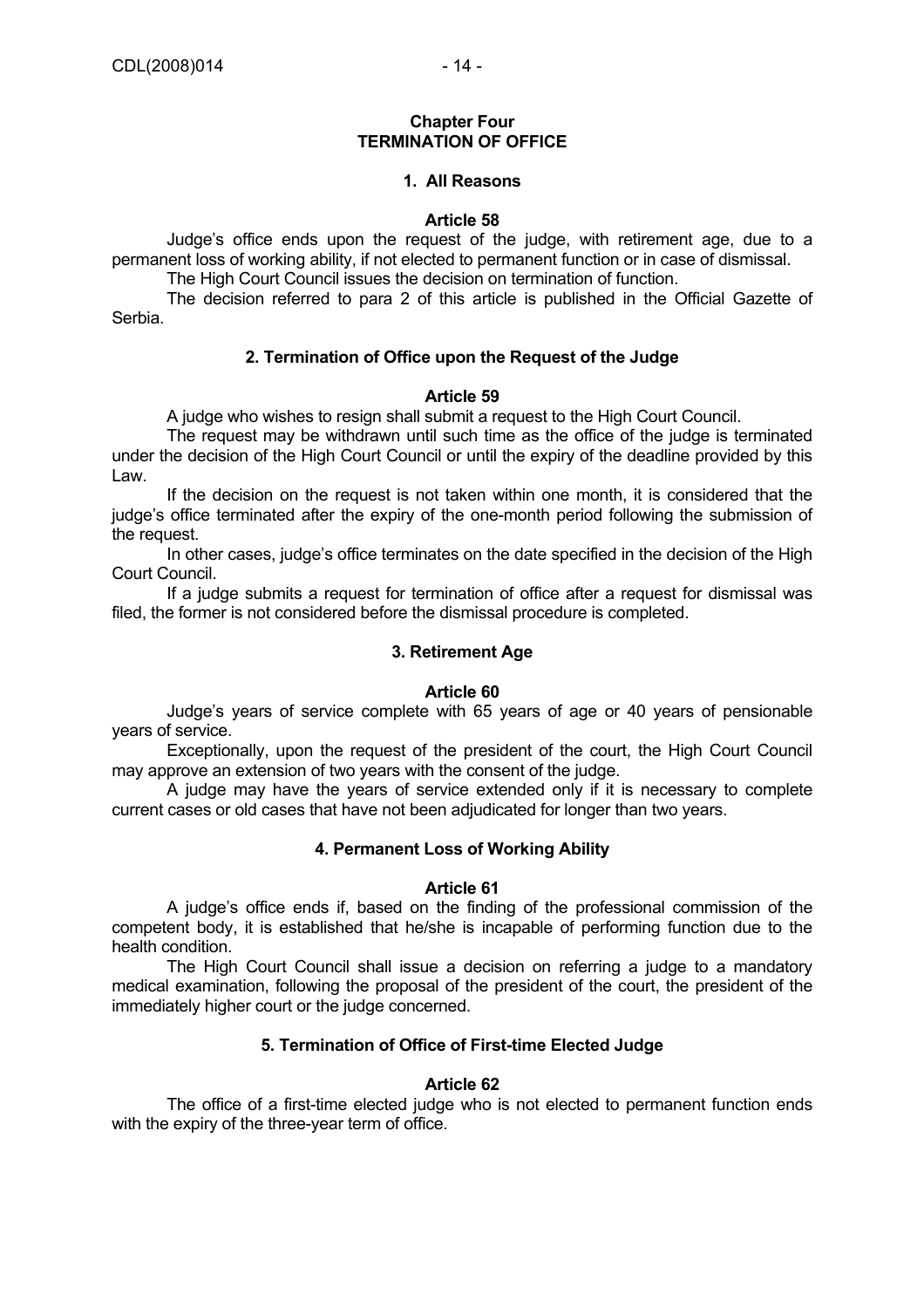# **6. Dismissal**

# **Reasons for Dismissal**

# **Article 63**

 A judge is dismissed if convicted for an offence carrying imprisonment sentence of at least six months or for a punishable act that demonstrates that he/she is unfit for the judicial function; in case of incompetence, or due to a serious or repeated disciplinary offence.

 A repeated disciplinary offence referred to in para 1 of this article shall mean responsibility for a disciplinary offence that is established for three times.

# **Specifically on Incompetent Discharge of Function**

# **Article 64**

 Incompetence shall mean inadequately successful performance of judicial function, i.e. if the judge's performance is evaluated as "disatisfactory" based on the criteria for evaluation.

# **Power to Initiate and Initiating of Dismissal Procedure**

# **Article 65**

Anyone may launch an initiative for the dismissal of a judge.

 The dismissal procedure may be instituted by the president of the court, the president of the directly higher court, the president of the Supreme Court of Cassation, the minister in charge of the judiciary, the bodies responsible for performance evaluation or the Disciplinary Commission.

The High Court Council shall determine reasons for dismissal.

# **Proceedings before the High Court Council**

#### **Article 66**

 The High Court Council shall establish facts and make a decision in the proceedings closed to the public.

 The High Court Council may request the necessary information from competent bodies and organizations.

 The High Court Council shall carry out the proceedings and take a decision within 30 days from the date of delivering the act that initiates the proceedings.

The decision of the High Court Council must be reasoned.

# **The Position of the Judge in the Proceedings**

# **Article 67**

 The judge has the right to be immediately notified of the reasons for initiating the proceedings, to be aware of the content of the case, supporting documentation and the course of the proceedings and to provide explanation and evidence for his/her statements, in person or through a representative.

 The judge has the right to present his/her statements in person before the High Court Council.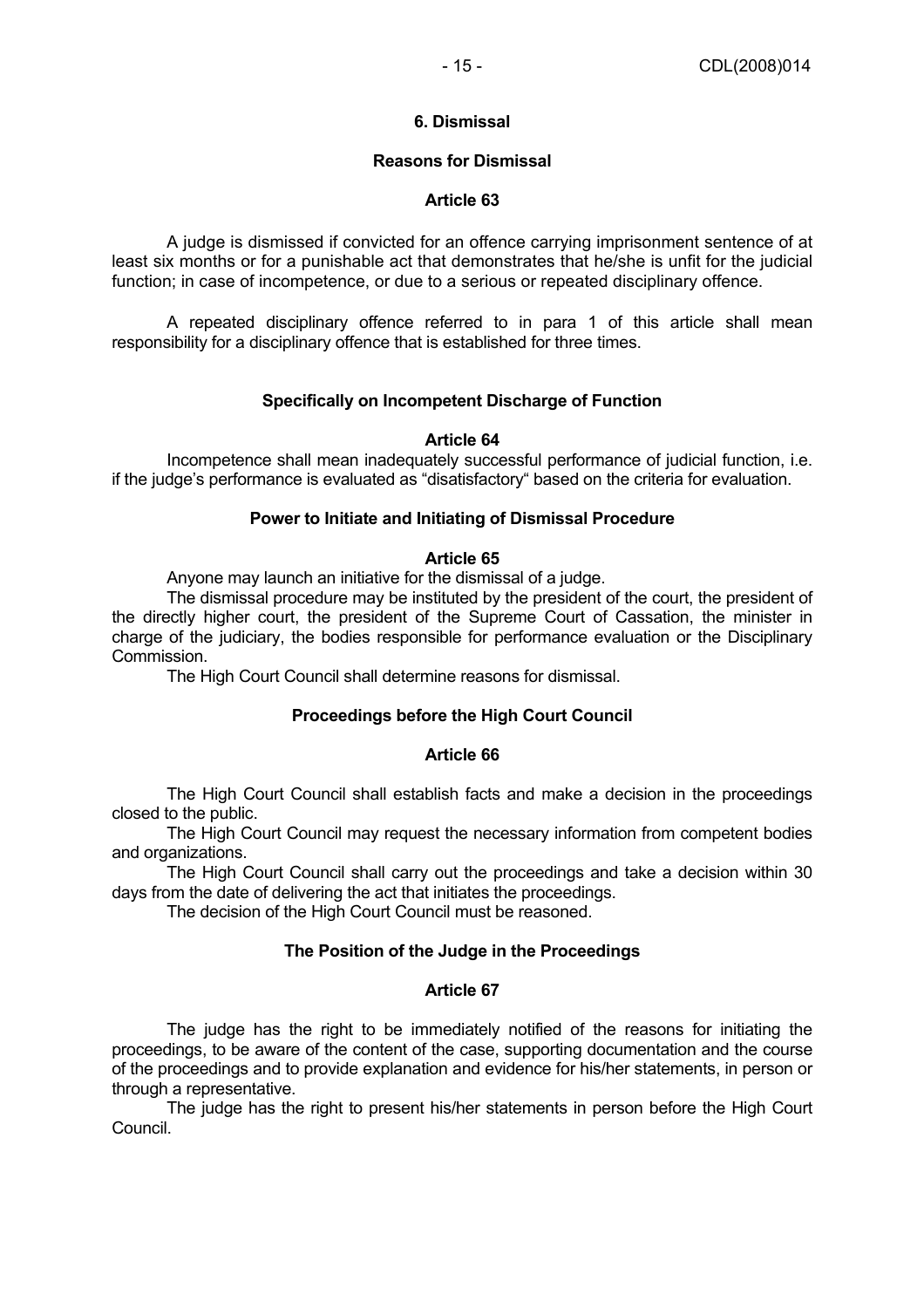# **Appeal with the Constitutional Court**

#### **Article 68**

 The judge and persons or bodies referred to in article 59, para 2 are entitled to file an appeal against the decision of the High Court Council to the Constitutional Court, within 30 days of the delivery of the decision.

 The Constitutional Court may reject the appeal or uphold the appeal and set aside the decision on dismissal.

The decision of the Constitutional Court is final.

#### **Decision on Dismissal**

#### **Article 69**

 A final decision on dismissal is published in the Official Gazette of the Republic of Serbia.

# **Chapter 5 PRESIDENT OF THE COURT**

#### **Requirements for the Election of the President of the Court**

#### **Article 70**

 A person with at least three years in the permanent judge's function with the court of the same or higher instance and clear managerial and organizational skills, which is assessed based on the criteria set by the High Court Council, is eligible for the president of the court.

#### **Nomination of Candidates for the President of the Court**

#### **Article 71**

 The High Court Council shall nominate two candidates for the president of the court. Before presenting nominations, the High Court Council shall obtain opinion about the candidates from the session of all judges of the court whose president is being elected.

### **Election of the President of the Court**

### **Article 72**

 The National Assembly shall elect one of the two candidates who are proposed by the High Court Council.

 The judge who is elected as president of the court shall perform judge's function in that court.

### **Term of Office**

#### **Article 73**

 The president of the court is elected for a four-year period and may be re-elected. The term of office runs from the day of taking office.

#### **Acting President of the Court**

#### **Article 74**

 When the term of office of the president of the court ends, the High Court Council shall promptly propose candidates for the election of the president.

 When the term of office of the president of the court ends, the president of the directly higher court shall designate a judge who will perform the function of president until such time as the new president takes office, and not later than one year.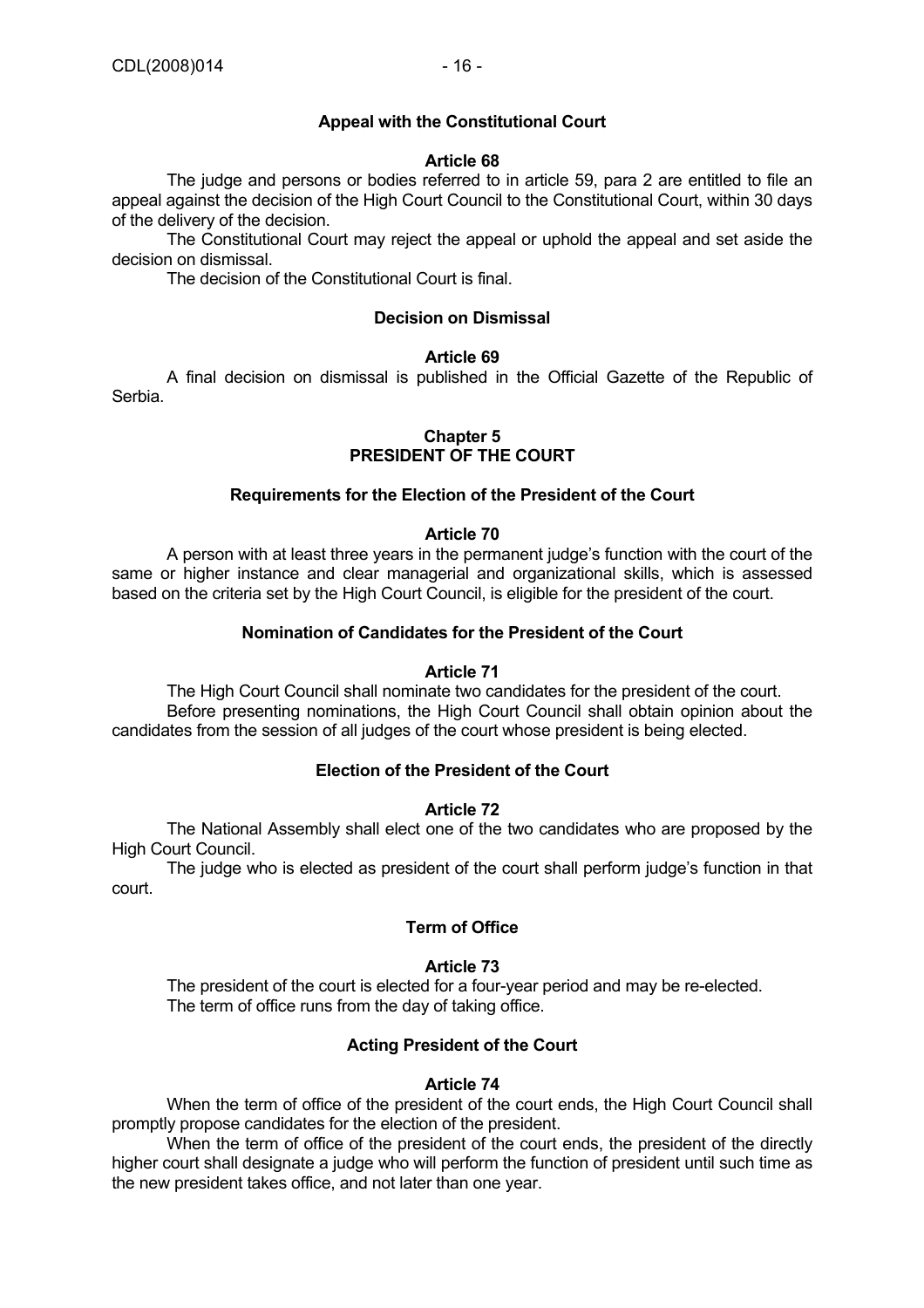The General Session of the Supreme Court of Cassation shall designate a judge who will perform the function of the president of that court.

### **Termination of Office of the President of Court**

### **Article 75**

 The office of the president of the court ends due to the end of judge's function, election as a judge of other court, upon personal request, with the end of the term of office, and dismissal from the position of the president of court.

The National Assembly decides on the termination of office of the president of court.

# **Reasons for the Dismissal of the President of Court**

#### **Article 76**

 The president of court shall be dismissed in the case of the violations of obligations set out by the provisions governing court administration; violations of the autonomy of judges; violations of rules on allocation of cases; deviating from the rules on the annual calendar of judges; due to a serious disciplinary offence or incompetence.

 The president of court is considered to be incompetent if his/her performance is evaluated as "disatisfactory" based on the criteria for evaluation of presidents of courts.

### **Proceedings to Establish Reasons for Dismissal of the President of Court**

### **Article 77**

Anyone may launch an initiative for the dismissal of the president of court.

 The proceedings for establishing the reasons for dismissal are conducted by the High Court Council.

The proceedings are initiated by the president of the directly higher court, the session of all judges whose president is concerned, the minister in charge of the judiciary, the body responsible for performance evaluation or the Disciplinary Commission.

 The president of the court and/or other persons who initiated dismissal have the right to file an appeal to the Constitutional Court against the decision on the reasons for dismissal.

# **Decision on Dismissal of the President of Court**

#### **Article 78**

 The National Assembly shall issue the decision on dismissal of the president of court, following the proposal of the High Court Council, and after the completion of the proceedings for establishing the reasons for dismissal.

### **Status after Termination of Office of the President of Court**

# **Article 79**

 The president of court who is not re-elected, who is dismissed or who resigns shall continue to carry out judge's function.

 After the termination of office of the judge of a higher court who is elected president of a lower court, he /she has the right to continue judge's function in the higher court.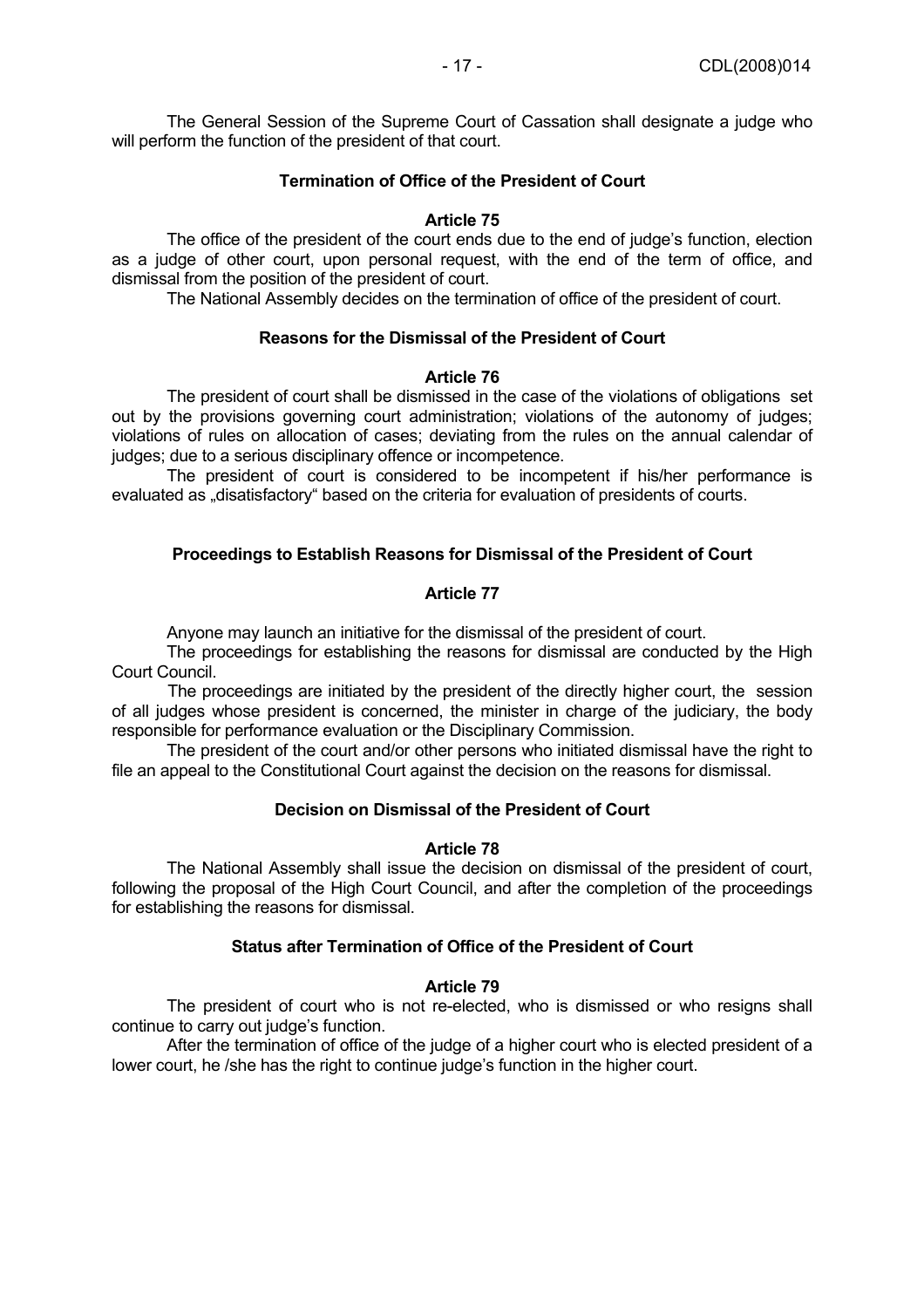### **President of the Supreme Court of Cassation**

### **Article 80**

 The National Assembly shall elect the president of the Supreme Court of Cassation from among the judges of that court, upon the recommendation of the High Court Council and following the opinion of the General Session of that court and the relevant committee of the National Assembly.

 The president of the Supreme Court of Cassation is elected to a five-year term of office without the possibility of re-election.

 The office of the President of the Supreme Court of Cassation shall end earlier if he/she requests so, with the end of judge's function, or dismissal based on the reasons prescribed by this Law pertaining to the president of court.

 The General Session shall submit the proposal to initiate the dismissal proceedings for the president of the Supreme Court of Cassation.

 The High Court Council shall conduct the proceedings to establish the reasons for dismissal and make a decision.

 The president of the Supreme Court of Cassation has the right to file an appeal to the Constitutional Court against the decision establishing reasons for dismissal.

 The National Assembly shall issue the decision on dismissal of the president of the Supreme Court of Cassation, following the proposal of the High Court Council.

 The decision on the termination of office of the president of the Supreme Court of Cassation caused by other reasons is taken by the National Assembly.

### **Application of Provisions on Judges**

### **Article 81**

 The provisions of this Law related to the election and dismissal of judges also apply to the election and dismissal of the president of court.

Other provisions of this Law concerning judges also apply to the president of court.

### **Chapter 6 SPECIAL PROVISIONS ON LAY JUDGES**

#### **Requirements for Appointment and Duration of Office Article 82**

 A lay judge is required to be a national of the Republic of Serbia, who turned 26 years of age and is worthy of the function of lay judge.

 The things considered when appointing a lay judge are sex, age, profession and social status, knowledge, competence, and afinities for specific type of matter.

A lay judge is appointed to a period of five years and may be re-appointed.

#### **Procedure for Appointment**

# **Article 83**

 The High Court Council appoints lay judges upon the proposal of the minister in charge of the judiciary.

 Before making the proposal, the minister shall obtain the opinion from the court to which the lay judge is to be appointed.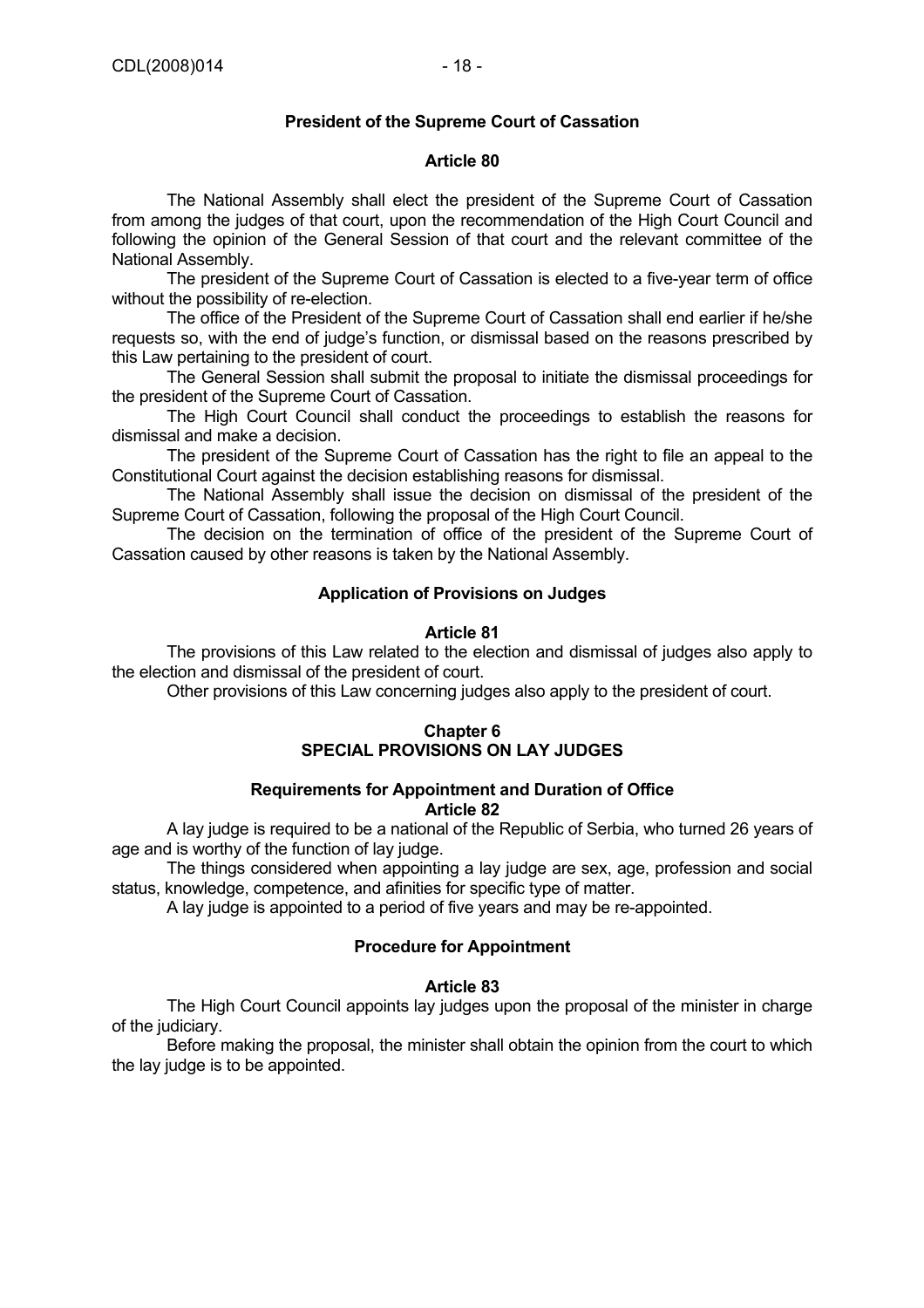### **Oath**

#### **Article 84**

A lay judge shall take an oath before the president of the court.

The oath reads as follows: I do solemnly swear that I will discharge my duties in compliance with the Constitution and the law, scrupulously, dedicatedly, and impartially."

### **Suspension from Function**

#### **Article 85**

 The president of court shall suspend a lay judge from office in case that criminal proceedings have been instituted against him for an offence due to which he/she may be dismissed, or if dismissal proceedings have been instituted.

The suspension lasts until the completion of the proceedings.

#### **Incompatibility with other Jobs, Engagements and Activities**

#### **Article 86**

 A lay judge may not be an attorney-at-law or extend legal services or advice for a fee. Other jobs, engagements and activities that are contrary to the dignity and independence of a judge or harmful to the reputation of the court are also incompatible with the office of a lay judge.

#### **Termination of Office**

#### **Article 87**

 The office of a lay judge terminates if the court where he/she works is abolished, in case of dismissal, or with the end of the term of office.

 The proceedings to establish the reasons for termination of office of a lay judge are initiated by the president of the court, president of the directly higher court, president of the Supreme Court of Cassation, and the minister in charge of the judiciary.

The High Court Council shall conduct the proceedings and take a decision.

### **Reimbursement and Rewards for Lay Judges**

#### **Article 88**

 A lay judge is entitled to the reimbursement of costs incurred while performing function, compensation of lost earnings and reward.

 The High Court Council shall define conditions for and the amount of the reimbursement and reward.

#### **Application of Provisions on Judges**

#### **Article 89**

Provisions on judges also apply to lay judges.

### **Chapter 7 DISCIPLINARY ACCOUNTABILITY**

#### **Disciplinary Offence**

#### **Article 90**

 A disciplinary offence is negligent performance of judge's function or conduct that is inappropriate for judge's function, which is provided by this Law.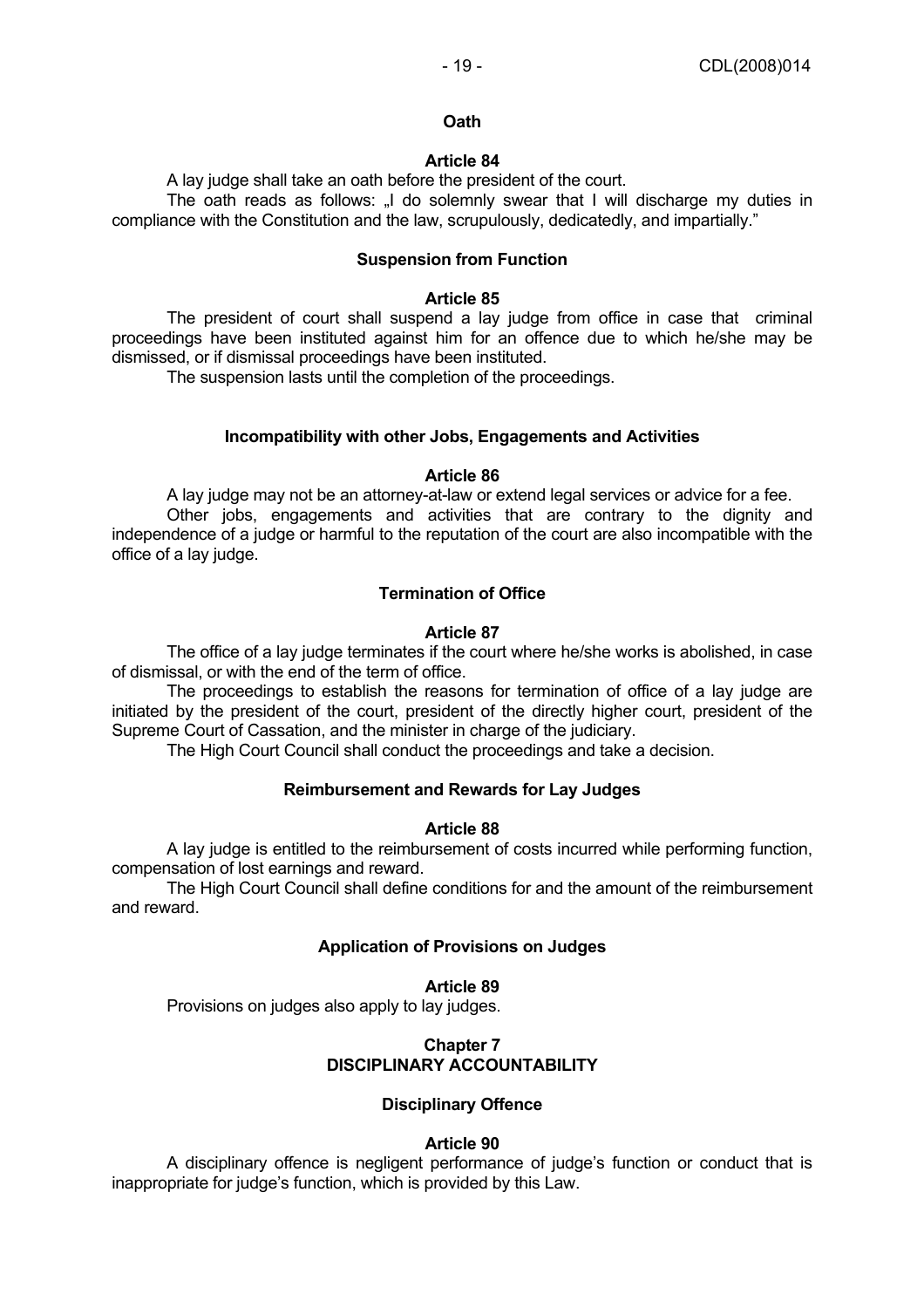### **Types of Disciplinary Offences**

#### **Article 91**

 Disciplinary offences are a violation of the principle of independence; failure of a judge to ask for disqualification in cases where there is the conflict of interest; unjustifiable delays in drafting of decisions; processing of cases in an order contrary to the order of reception; unjustifiable failure to schedule a hearing; frequent tardiness for hearings; apparently incorrect treatment of the participants to the proceedings and the court staff; incompliance with the working hours; acceptance of gifts contrary to the regulations on the conflict of interest; engaging into inappropriate relations with parties to the proceedings and their legal representatives; engaging into activities that are incompatible with the judge's function under the law; unjustified prolonging of the proceedings; unjustified non-attendance of mandatory training programmes; provision of incomplete or incorrect information relevant for the work and decision-making of the High Court Council; unjustifiable change in the annual judges' agenda, and the violation of the principle of natural order of judge (free, unguided) in cases other than provided by the law.

 A severe disciplinary offence is an offence that caused a serious disruption in the exercise of judicial power or regular duties at the court or a severe damage to the dignity of the court or public trust in the judiciary, and in particular if it results in the statute of limitations due to negligent performance of duty.

### **Disciplinary Sanctions**

#### **Article 92**

 Disciplinary sanctions are as follows: public caution, salary reduction up to 30% for a period not exceeding one year, transfer of the judge to another court of the same type and the same or lower instance that is at least 50 kilometers from the court he/she was assigned to, for a period not exceeding one year.

A public caution may be pronounced only in the case of the first disciplinary offence.

A disciplinary sanction is imposed in proportion to the gravity of the offence.

 The information about the disciplinary sanction is entered in the judge's personal record. A fine is enforced in an administrative procedure.

### **Instituting of Dismissal Proceedings**

### **Article 93**

 If the Disciplinary Commission establishes the responsibility of a judge for a serious or repeated offence referred to in article 63, para 2 hereof, it shall institute dismissal proceedings.

#### **Disciplinary Bodies**

#### **Article 94**

 Disciplinary bodies are the Disciplinary Prosecutor, deputy prosecutors and the Disciplinary Commission, which are set by the High Court Council.

 The High Court Council shall appoint the members of the disciplinary bodies from among the ranks of judges.

 The High Court Council shall publish an act stipulating the requirements for the appointment, duration of the term of office and manner of termination of office, the method of work and decision-making of the disciplinary bodies.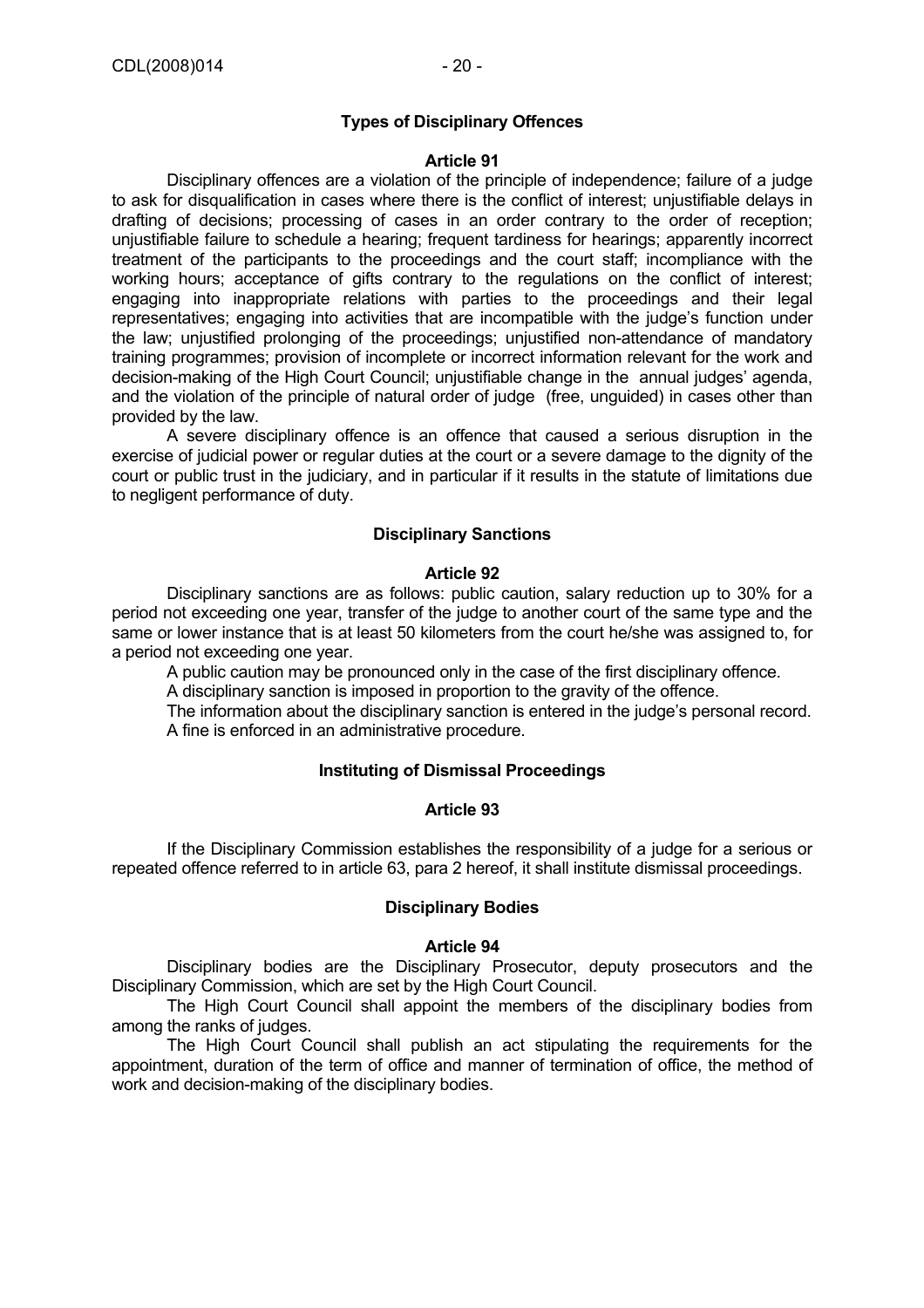# **Disciplinary Proceedings**

### **Article 95**

 The Disciplinary Commission shall conduct disciplinary proceedings following the proposal of the Disciplinary Prosecutor.

 The Disciplinary Prosecutor shall file a motion to initiate disciplinary proceedings based on disciplinary charges that may be filed by anyone.

 Disciplinary proceedings are urgent and closed to the public, unless the judge charged does not request that the proceedings be open to the public.

Disciplinary proceedings are subject to limitation after one year.

# **Decisions of the Disciplinary Prosecutor**

#### **Article 96**

 The Disciplinary Prosecutor may reject disciplinary charges as ill-founded or uphold the charges and file the motion for disciplinary proceedings.

### **The Rights of the Judge under Disciplinary Proceedings**

### **Article 97**

 The judge has the right to be promptly notified of the motion of the Disciplinary Prosecutor, to examine the case file and supporting documentation, and to present explanations and evidence for his/her statements, in person or through a representative.

 The judge has the right to verbally present his/her statements before the Disciplinary Commission.

### **Decisions of the Disciplinary Commission**

#### **Article 98**

 Having completed the disciplinary proceedings, the Disciplinary Commission may reject the motion of the disciplinary prosecutor or uphold the motion and impose a disciplinary sanction.

 The Disciplinary Prosecutor and the judge who is subject to disciplinary proceedings may file an appeal to the High Court Council, within 8 days of the delivery of the decision.

# **Decisions of the High Court Council**

#### **Article 99**

 The High Court Council may either uphold or reverse the first-instance decision of the Commission.

 The High Court Council shall decide on the appeal within 30 days of receiving the appeal.

The decision of the High Court Council is final.

 The final decision on the imposition of a disciplinary sanction is entered in the personal record of the judge.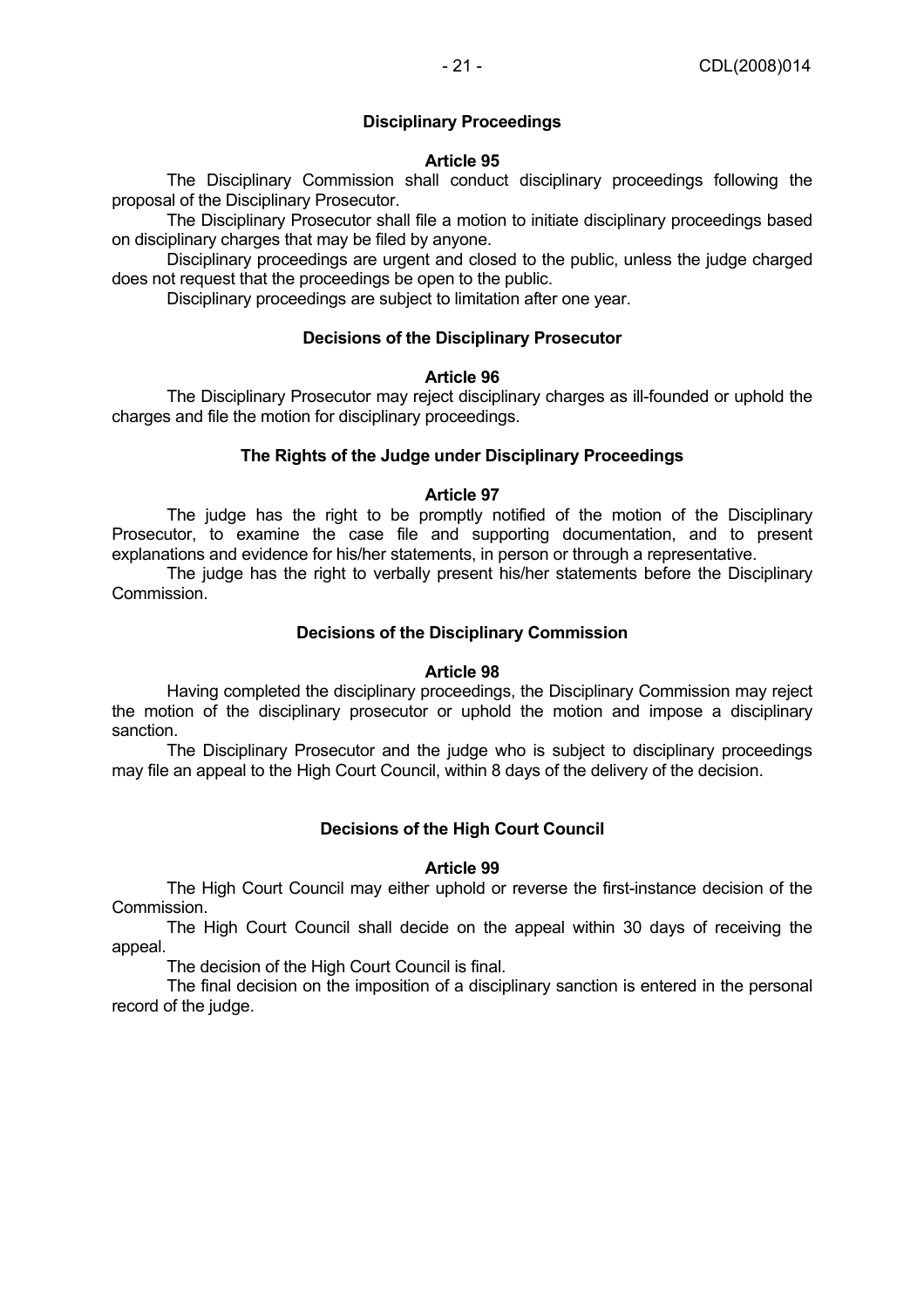Working Version

#### LAW ON JUDGES

### **Chapter One**

### **PRINCIPLES**

#### **Independence**

Article 1

A judge is independent in his actions and decision taking.

 A judge shall adjudicate and render judgement on basis of the Constitution, laws and other general acts, ratified international treaties, generally accepted rules of international law and his own conscience.

#### **Tenure and Non-transferability**

#### **Article 2**

 A judge discharges his function as permanent, except when elected judge for the first time.

A judge discharges his function in the court to which he is elected.

 A judge may not be transferred or assigned to another court without his consent, except in cases provided under this Law.

 A judge may be assigned, with his consent, to work in another government organ or institution, in accordance with this Law.

#### **Preserving Confidence in Independence and Impartiality**

### **Article 3**

 A judge is required to preserve confidence in his independence and impartiality at all times.

 A judge is required to conduct proceedings impartially, in accordance with his own assessment of facts and interpretation of law, ensuring fair trial and compliance with procedural rights of parties guaranteed by the Constitution, law and international acts.

 This Law shall set forth the services, engagements and actions that are incompatible with judgeship.

Judges shall adhere to the Code of Ethics issued by the High Court Council.

Financial Independence

### **Article 4**

 A judge is entitled to a salary sufficient to maintain his independence and support of his family.

 The salary of a judge must be commensurate with the dignity of judgeship and the burden of responsibility.

#### **Immunity**

#### **Article 5**

 A judge may not be held accountable for expressed opinion or voting rendered in taking of judicial decision, except in case of criminal violation of law by the judge.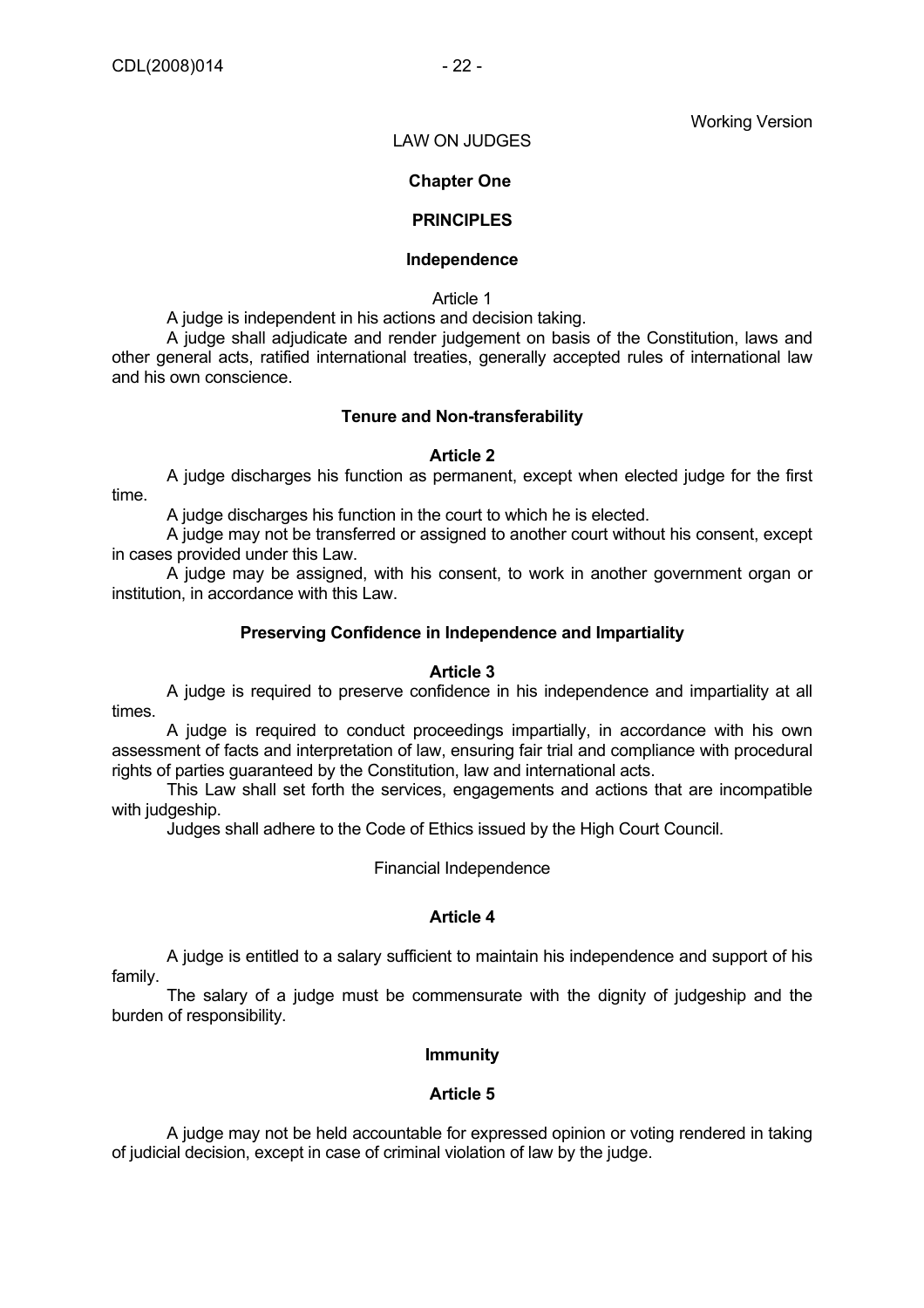A judge may not be detained in proceedings instituted for a criminal offence committed in performance of judicial function without consent of the High Court Council.

### **Liability for Damages Article 6**

 The Republic of Serbia is liable for damages caused by a judge through unlawful or improper work.

 The Republic of Serbia may demand the judge to recompense the paid amount when damages are caused wilfully or by gross negligence.

### **Right to Association**

#### **Article 7**

To protect their interests judges shall have the right to associate.

 Judges may undertake measures to protect and preserve their independence and autonomy.

### **Participation in taking decisions of significance for the work of courts**

### **Article 8**

 A judge is entitled to take part in taking decisions of significance for the work of courts and for determination and allocation of funds for operation of the courts.

# **Right to Advanced Professional Education and Training**

### **Article 9**

 A judge has the right and duty to advanced professional education and training at the cost of the Republic of Serbia.

 Training of judges is an organised acquiring and developing of theoretical and practical knowledge and skills required for independent, professional and efficient discharge of judge's function.

 Training is voluntary unless when certain forms of training are mandatory under law or by decision of the High Court Council in case of change of specialisation, substantial changes in regulations, introduction of new work techniques and in order to eliminate deficiencies in the work of a judge noticed during performance evaluation.

 The content of training program is defined in respect of the professional experience of a judge.

 The High Court Council shall stipulate and oversee implementing of the training program that is conducted by an institution competent for judicial training in accordance with law.

Election and Termination of Office and Number of Judges and Lay Judges

# **Article 10**

 The National Assembly and the High Court Council respectively decide on election and termination of function of judge and court president, in accordance with this Law.

The Supreme Court of Cassation has fifteen judges.

 The High Court Council defines the number of judges and lay judges for every court, following approval obtained from the minister responsible for the judiciary, except in case referred to in paragraph 2 of this Article.

 The High Court Council reviews every five years the required number of judges and lay judges for every court.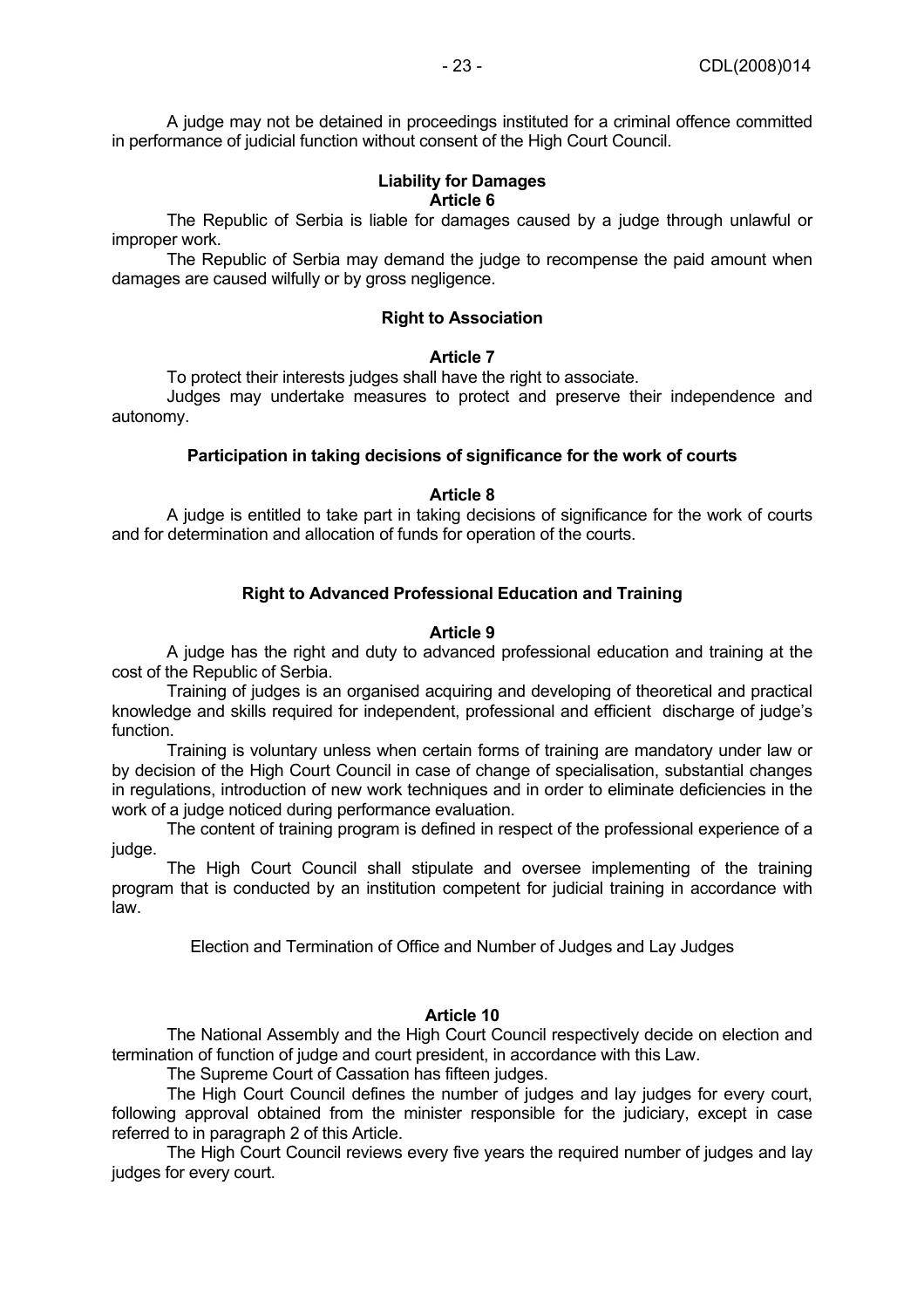The High Court Council may at its own initiative or at the proposal of court president, president of a directly superior court, president of the Supreme Court of Cassation and the minister responsible for the judiciary review the required number of judges and lay judges also before expiry of the five-year period.

#### **Chapter Two STATUS OF A JUDGE**

### **I. PERMANENCY OF JUDGESHIP**

### **1. Concept**

#### **Article 11**

Judgeship is permanent.

Judgeship shall last continuously from first election as judge until retirement. Prior to the above judgeship may terminate only under conditions provided under this Law.

 Exceptionally, a person elected judge for the first time is elected to a period of three years.

### **2. Reduction of Number of Judges and Abolishing of Court**

#### **Article 12**

Judgeship shall not terminate if number of judges is reduced.

 If a court is abolished a judge continues to discharge his function in a court of same type and same instance, or approximately same rank.

The High Court Council decides in which court a judge continues to discharge function.

# **3. Suspension of Judgeship**

#### **Grounds for Suspension Article 13**

A judge shall be suspended from office if remanded in custody.

 A judge may be suspended from office when proceedings for his dismissal or criminal proceedings for a dismissible offence have been instituted.

Decision on Suspension

#### Article 14

 The court president decides on mandatory suspension of a judge, while the mandatory suspension of a court president is decided by the president of the directly higher court.

 Non-mandatory suspension is decided by the president of the Supreme Court of Cassation.

 The suspension of the president of the Supreme Court of Cassation is decided by the General Session.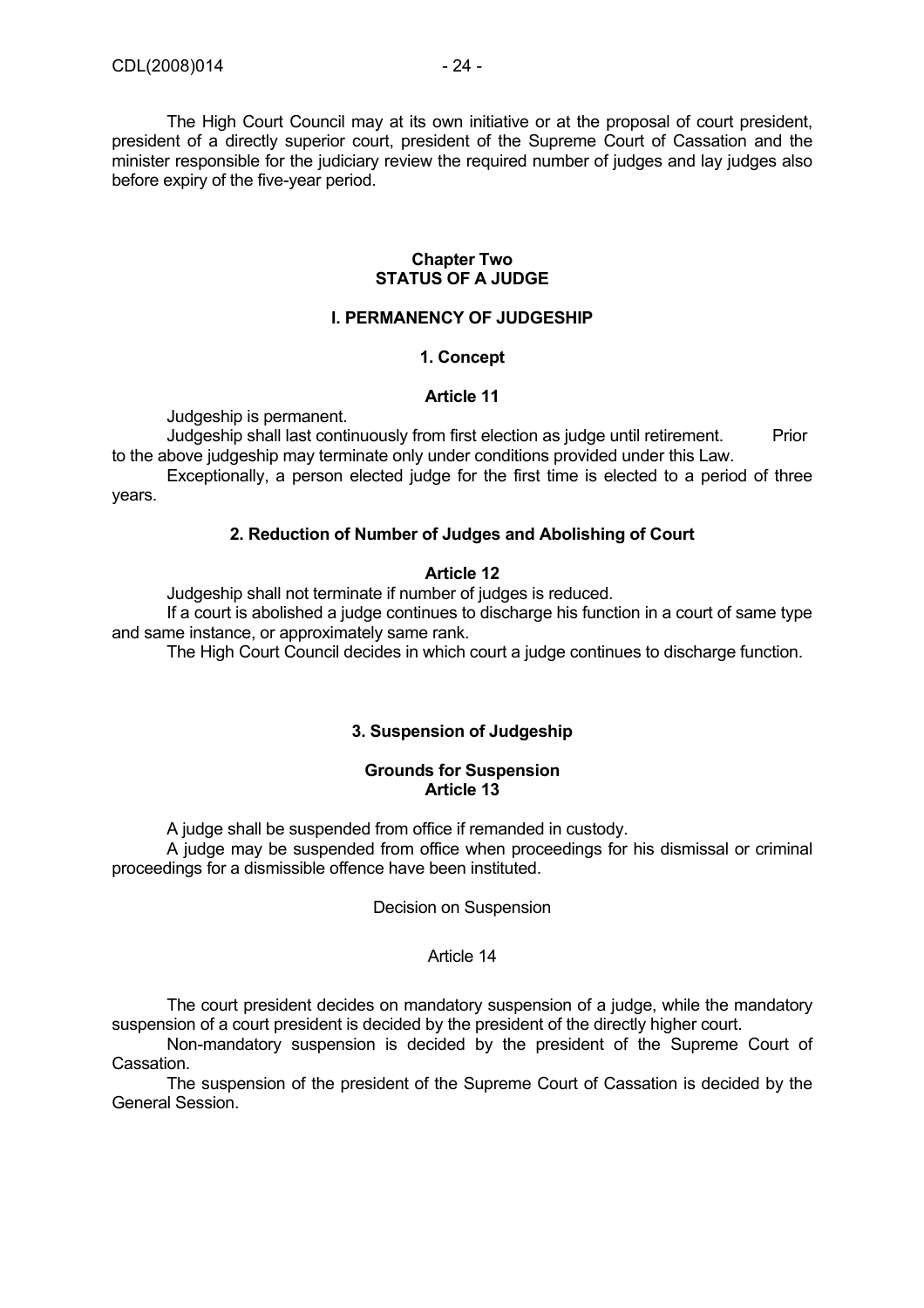### Duration of Suspension

### **Article 15**

 A judge is suspended from office until revocation of detention, conclusion of dismissal proceedings or conclusion of criminal proceedings.

 The High Court Council may reinstate a judge prior to conclusion of dismissal proceedings.

### Right to Complaint

# **Article 16**

 A judge has the right to file complaint with the High Court Council, within three days. The High Court Council shall take decision on the complaint within eight days.

### **II. NON-TRANSFERABILITY OF A JUDGE**

#### **1. Concept**

### **Article 17**

A judge shall have the right to discharge his office in the court to which he is elected.

 A judge may be transferred or assigned from one to another court, another state body or institution only with his consent.

Consent shall be in writing and must precede decision-taking on transfer or assignment.

 Exceptionally, a judge may be transferred to another court in case of abolishing of a court, abolishing the prevalent part of the jurisdiction of the court to which he is elected or reduction of the number of judges in the court to which he is elected, on basis of the decision of the High Court Council.

 Exceptionally, a judge may be assigned without consent to another court of same type or directly lower instance up to one year, on basis of final decision pronouncing a disciplinary sanction in compliance with this Law.

# **2. Transfer**

#### **Article 18**

A judge may be transferred to another court of same type and same instance.

 A judge continues to discharge his function permanently in the court to which he is transferred.

The High Court Council issues the decision on transfer.

#### **3. Assignment to another court**

#### **Article 19**

 A judge may be assigned to work only in another court of same type and same or directly lower instance for maximum one year.

 Exceptionally, a judge may be assigned to a directly higher-instance court if meeting the statutory requirements for election as a judge of the court to which he is assigned and if his performance evaluation is "outstanding" over the past three years.

 A judge is assigned to court in which the lack, overburdening, recusal of judges or other reasons frustrate or inhibit the work of the court.

The High Court Council issues the decision on assignment.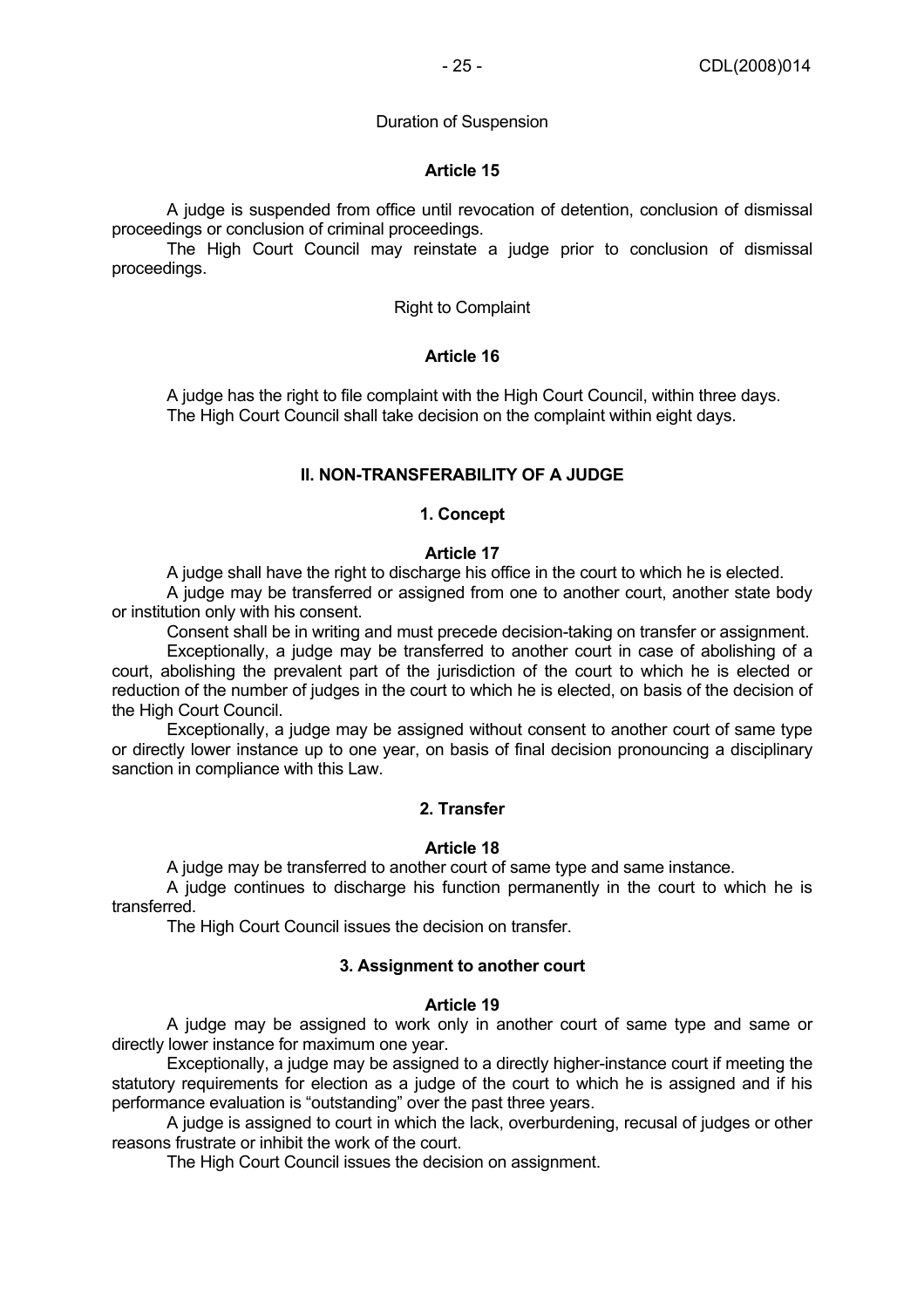# **4. Assignment to another state body or institution**

### **Article 20**

 A judge may be assigned to discharge professional tasks in the High Court Council, the ministry with competence for the judiciary and the institution competent for judicial training.

 Assignment specified in paragraph 1 of this Article is carried out at the recommendation of the head of the body and/or institution to which the judge is assigned, following opinion obtained from the president of the court wherein the judge holds office, with the written consent of the judge.

Assignment may not exceed three years.

The High Court Council issues the decision on assignment.

### **III. MUTUAL INDEPENDENCE OF JUDGES**

#### **1. General**

### **Article 21**

 A judge is free in holding his views, facts and law in all matters under his deliberation. A judge is not required to justify to anyone, even other judges and the president of the court, his understanding of fact and law, except in the reasoning of the judgement or when so particularly stipulated by law.

3. Immutability of Type of Work and Random Allocation of Cases

### Immutability of Annual Work Load

#### **Article 22**

 A judge is entitled to have his workload defined by annual work schedule and not to have it changed during the year.

 Exceptionally, due to election of a new judge, longer absence of a judge or vacated judge's position, the type of work of a judge may be changed during the year.

 The annual work schedule and changes thereof are determined with a view to exigencies of the court and the capacity of the judge to successfully discharge allocated duties.

### **Random Allocation of Cases**

#### **Article 23**

 Cases are allocated to a judge according to schedule that is independent of personality of parties and circumstances of the legal matter.

 Cases are entrusted to a judge on basis of the court schedule of tasks, in accordance with the Court Rules, exclusively on basis of designation and number of the case file.

 No one has the right to establish panel of judges and allocate cases by bypassing the work schedule and order of receiving of the cases.

# **Derogation Article 24**

Derogation from the order of receiving of cases is possible only due to justified preclusion of a judge.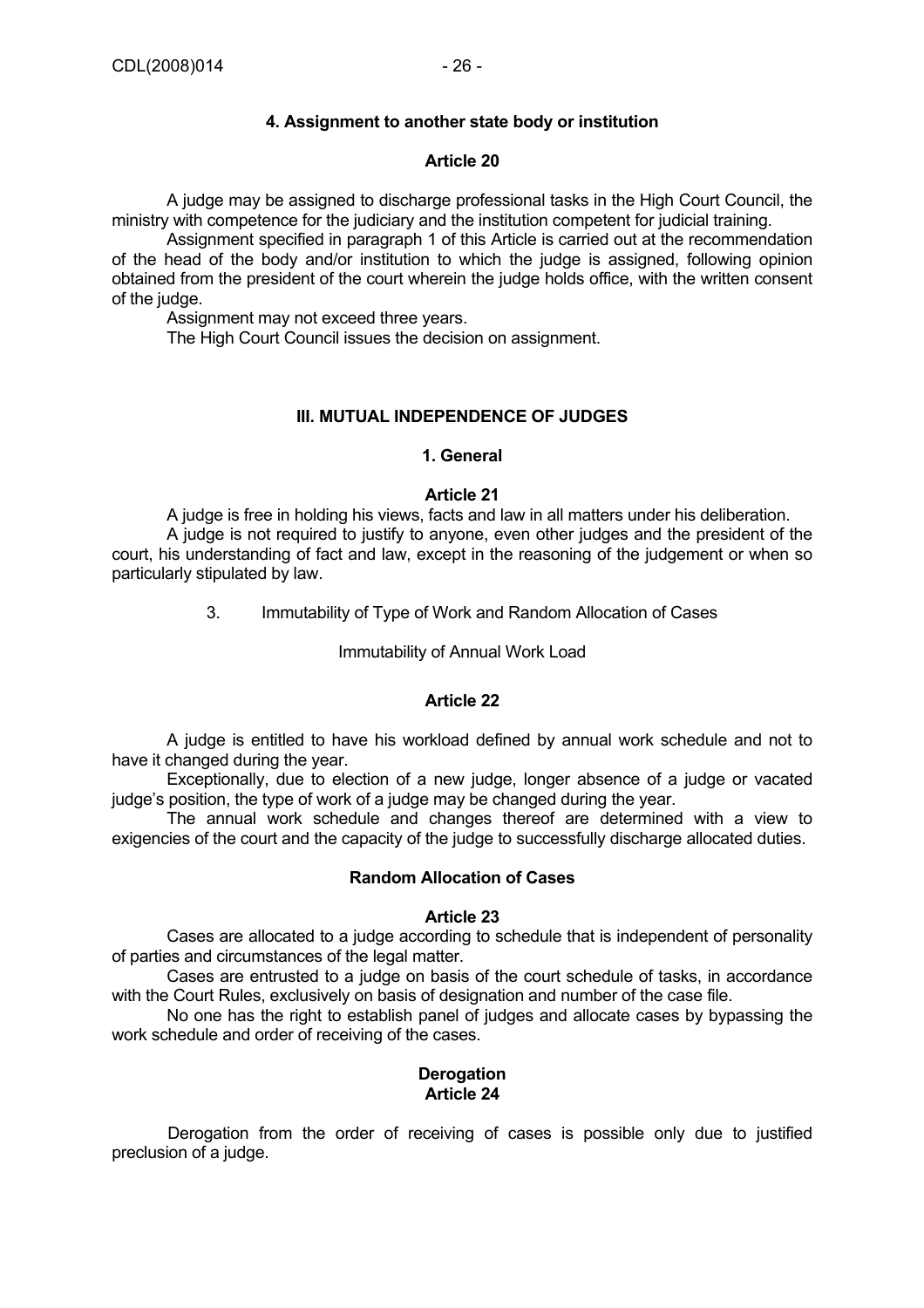A case may be taken from a judge only due to prolonged absence or dilatoriness, in accordance with the Court Rules.

#### Right to Objection

#### Article 25

 A judge is entitled to object the annual schedule of work, change of type of work, derogation from the order of received cases and taking away of cases with the administrativejudicial panel of the directly superior court, within eight days from the day becoming aware thereof.

 Objection of a judge of the Supreme Court of Cassation is deliberated by the General Session.

A party or person with legal interest also have the right to object in respect of taking away of a cases, within eight days from the day of becoming aware thereof.

 The administrative-judicial panel of the court conducting the proceedings decides on the objection specified in paragraph 3 of this Article.

The decision on the objection is taken within eight days from the date of submission.

#### **Duty to Notify the President of the Directly Higher Court**

#### **Article 26**

 A court president is required to notify in writing the president of the directly higher court of any derogation from the order of received cases.

3. Notification of Duration of Proceeding

#### **Article 27**

 A judge shall notify the court president of reasons for failing to conclude first-instance proceedings within six months and shall there from notify him monthly of the progress of proceedings.

 A judge gives first notice of proceedings under legal remedy to the court president after one month, and the next every fifteen days.

 The court president is required to notify the president of the directly higher court of every first-instance proceedings that has not been concluded within two years.

A court president is required to notify the president of the Supreme Court of Cassation of every proceeding on legal remedy that has not been concluded within six months.

Deadlines for notification in enforceable, non-contentious and other non-contestable matters are defined by the Court Rules.

Duty to notify under this Article runs from the day of receiving the case in the court.

### **4. Right of Judge to Complaint**

#### **Article 28**.

 A judge may file complaint with the High Court Council for violation of any right for which this Law does not provide a particular remedy.

 The High Court Council rules on the complaint within eight days and promptly notifies the court president, president of the directly higher court and the president of the Supreme Court of Cassation of the decision.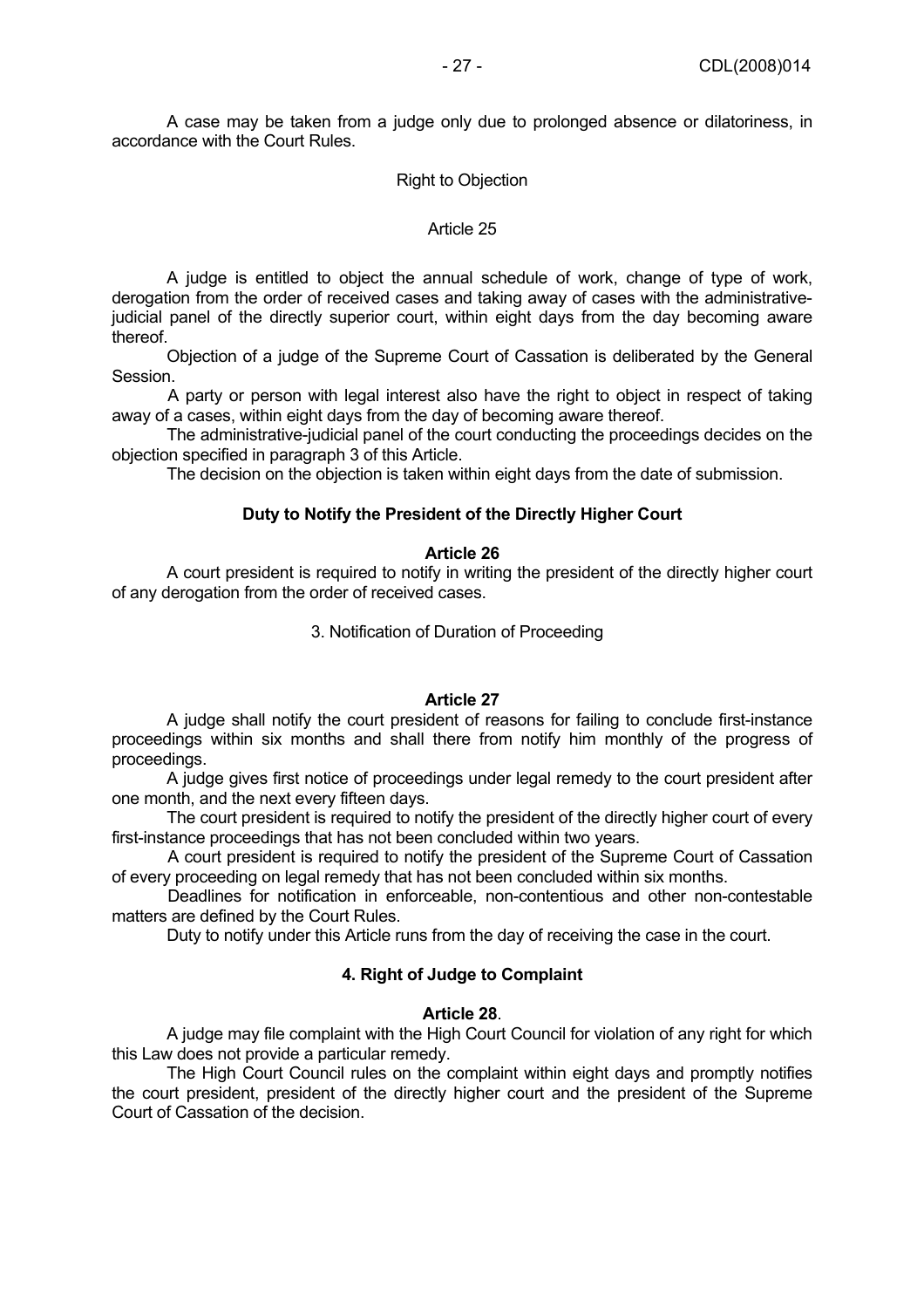#### **1. Relationship of other functions, engagements and actions with judgeship**

### **Article 29**

 A judge may not hold office in bodies enacting or enforcing legislation, may not be member of a political party, engage in any paid public or private work, nor extend legal services or advice for compensation.

 Other functions, engagements and activities that are contrary to the dignity and independence of a judge or damaging to the reputation of the court are incompatible with judgeship.

 The High Court Council decides which activities are contrary to the dignity and independence of a judge and damaging to the reputation of the court on basis of Court Rules and the Code of Ethics.

 A judge shall not require anyone's permission to engage in compensated research and professional activity outside of working hours.

In cases set forth by law or based on decision of the High Court Council a judge may engage in teaching, research and professional activity during working hours.

 A judge may be sent on a study and/or other professional visit by decision of the High Court Council, following opinion of the court president, where performance evaluation from the judge's personal file and knowledge of foreign languages shall be particularly taken into account.

 A judge may give opinions and professional comments regarding application of regulations only to journals published by the court, the ministry with competence for the judiciary, the High Court Council and judicial training institutions.

# **2. Incompatibility Deliberation Procedure**

# **Duty to notify and filing of charges**

# **Article 30**

 A judge is required to notify the High Court Council in writing of any engagement or work that may be deemed incompatible with judgeship.

 The High Court Council notifies the court president and the judge that there is incompatibility between the engagement and work with judgeship.

 The body competent for initiating proceedings shall file disciplinary charges immediately upon becoming aware that a judge is engaged in service or work or engaging in activities that may be deemed incompatible with his function.

# **V. PERFORMANCE EVALUATION OF JUDGES**

#### **Article 31**

Work of all judges and court presidents is subject to regular evaluation.

 Performance evaluation involves all aspects of judge's work and/or work of court president and represents the basis for election, mandatory training of judges, allocation to pay grades, dismissal and instituting disciplinary proceedings.

 Evaluation is conducted on basis of publicized, objective and single criteria and standards, in a single procedure ensuring participation of the judge and/or court president whose performance is being evaluated.

 Criteria and procedure for performance evaluation of judges are set by the High Court council.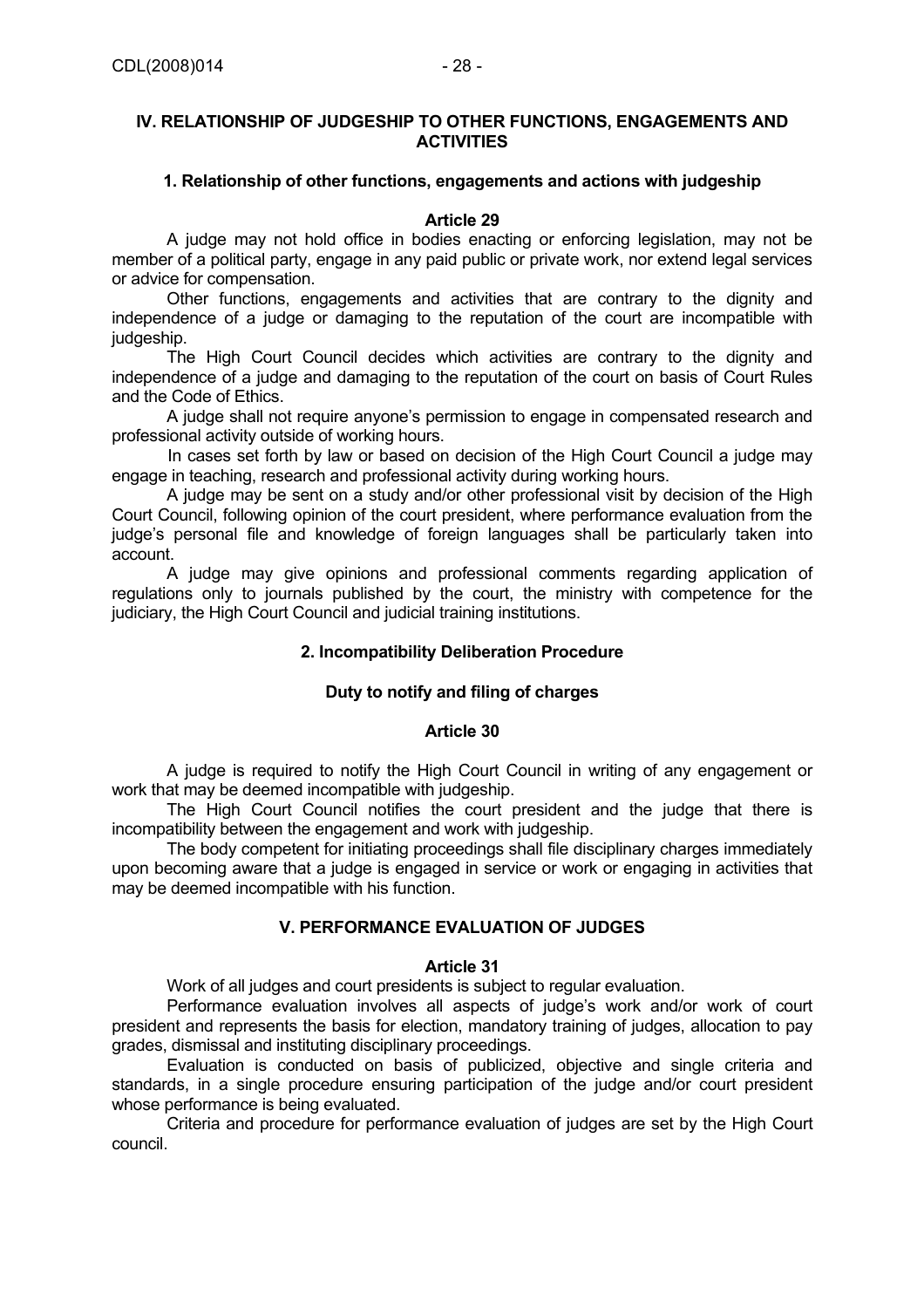### **Bodies competent for evaluation in courts**

### **Article 32**

 Bodies competent for performance evaluation of judges are: departmental boards and the Commission of the High Court Council for Performance Evaluation of Judges.

Performance evaluation of judges is conducted by the departmental board.

 Performance evaluation of judges in lower instance courts is conducted by departmental boards established in court departments of directly higher instance courts.

 Departmental boards comprise the president of the department and two judges, elected by secret ballot at the session of the department to a period of four years.

 In courts with larger number of judges a departmental board is established for every 50 judges.

### **Evaluation by the High Court Council**

### **Article 33**

 The Commission of the High Court Council evaluates performance of court presidents and judges of the Supreme Court of Cassation and decides on objections of judges to their performance evaluation.

 The High Court Council decides on objections to performance evaluation of court presidents and judges of the Supreme Court of Cassation.

 The composition and operation of the Commission referred to in paragraph 1 of this Article is regulated by the act of the High Court Council.

### **Performance Evaluation Period**

### **Article 34**

 Performance of judges with tenure of office and court presidents is evaluated annually and of judges elected for the first time once every six months.

#### **Performance Rating**

#### **Article 35**

Performance is rated.

Ratings are: "fails to meet requirements", "satisfactory", "good", "very good" and "excellent".

Rating is entered in the judge's and/or court president's personal file.

 A judge and/or court president is entitled to object the rating with the bodies specified in Article 33 hereof, within 15 days from the day of submitting the decision on the rating, which has to be reasoned.

#### **VI. FINANCIAL STATUS OF A JUDGE**

#### **Base Salary**

#### **Article 36**

A judge is entitled to a salary commensurate with the position to which he is elected.

A judge's salary is determined pursuant to base salary.

 The base salary is determined by multiplying the coefficient for calculation and payment of salary with the base for calculation and payment of salary.

 The Government of the Republic of Serbia determines the base for calculation and payment of salaries of judges.

 The coefficient for calculation and payment of salary is determined by classifying a judge into one of five pay grades.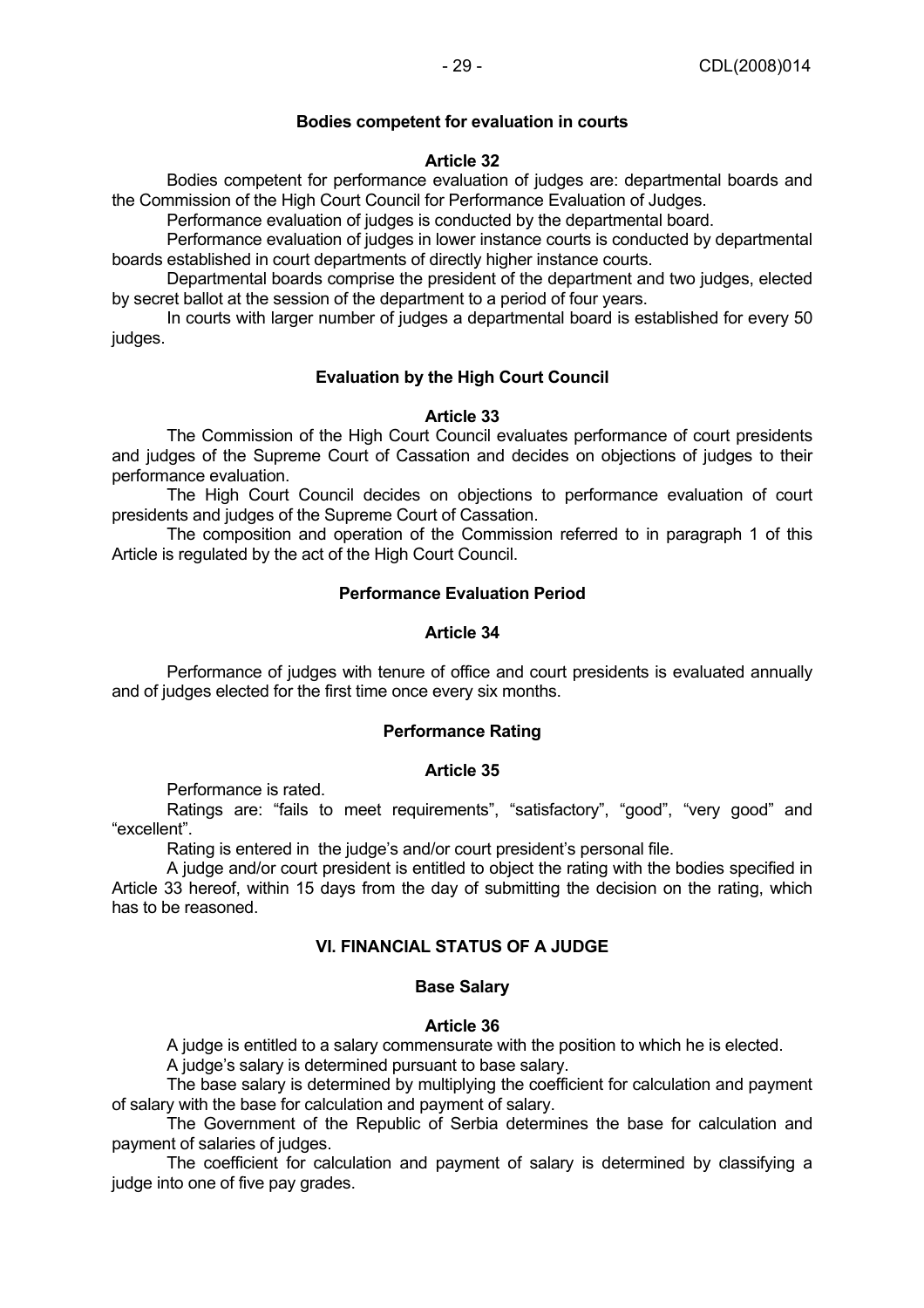Every pay grade for judges has two pay levels, except the fifth pay grade.

 The base salary under this Law is the value that does not include the percentage for years of work.

### **Pay Grades for Judges**

#### **Article 37**

 Judges are classified into five pay grades, each having salary levels expressed in coefficients.

The first pay grade includes judges in magistrates courts.

The second pay grade includes judges of municipal courts.

 The third pay grade includes judges of commercial, district courts and the high magistrates court.

 The fourth pay grade includes judges of the Appellate, High Commercial and the Administrative Courts.

The fifth pay grade includes judges of the Supreme Court of Cassation.

#### **Salary levels of Judges**

#### **Article 38**

 The first pay grade shall have salary levels of 2.00 and 2.50. The second pay grade shall have salary levels of 3.00 and 3.50. The third pay grade shall have salary levels of 3.50 and 4.00. The fourth pay grade shall have salary levels of 4.00 and 4.50. The fifth pay grade shall have salary level of 6.50.

### **Classification of Judges to Pay Grades**

#### **Article 39**

The High Court Council issues the decision determining the coefficient.

 The decision on the coefficient defines the pay grade to which a judge belongs, salary level and coefficient.

 At election a judge is classified to a lower salary level in the pay grade to which he belongs.

 A judge classified to a lower salary level of his pay grade and who is twice running rated "excellent" in performance evaluation is classified to the higher salary level of his pay grade.

 A judge classified to the higher salary level of his pay grade and who twice running is rated "satisfactory" and "good" in performance evaluation is classified to the lower salary level of his pay grade.

### **Base Salary of Court President**

#### **Article 40**

 The base salary of court president is determined by increasing the salary of a judge of that court who is classified to the higher salary level by:

- 5%, in courts with up to ten judges;

- 10%, in courts with up to 20 judges;

- 15% in courts with up to 40 judges;

- 20% in courts with over 40 judges.

#### **Base Salary of the President of the Supreme Court of Cassation**

#### **Article 41**

 The base salary of the president of the Supreme Court of Cassation is equal to the salary of the Speaker of the National Assembly.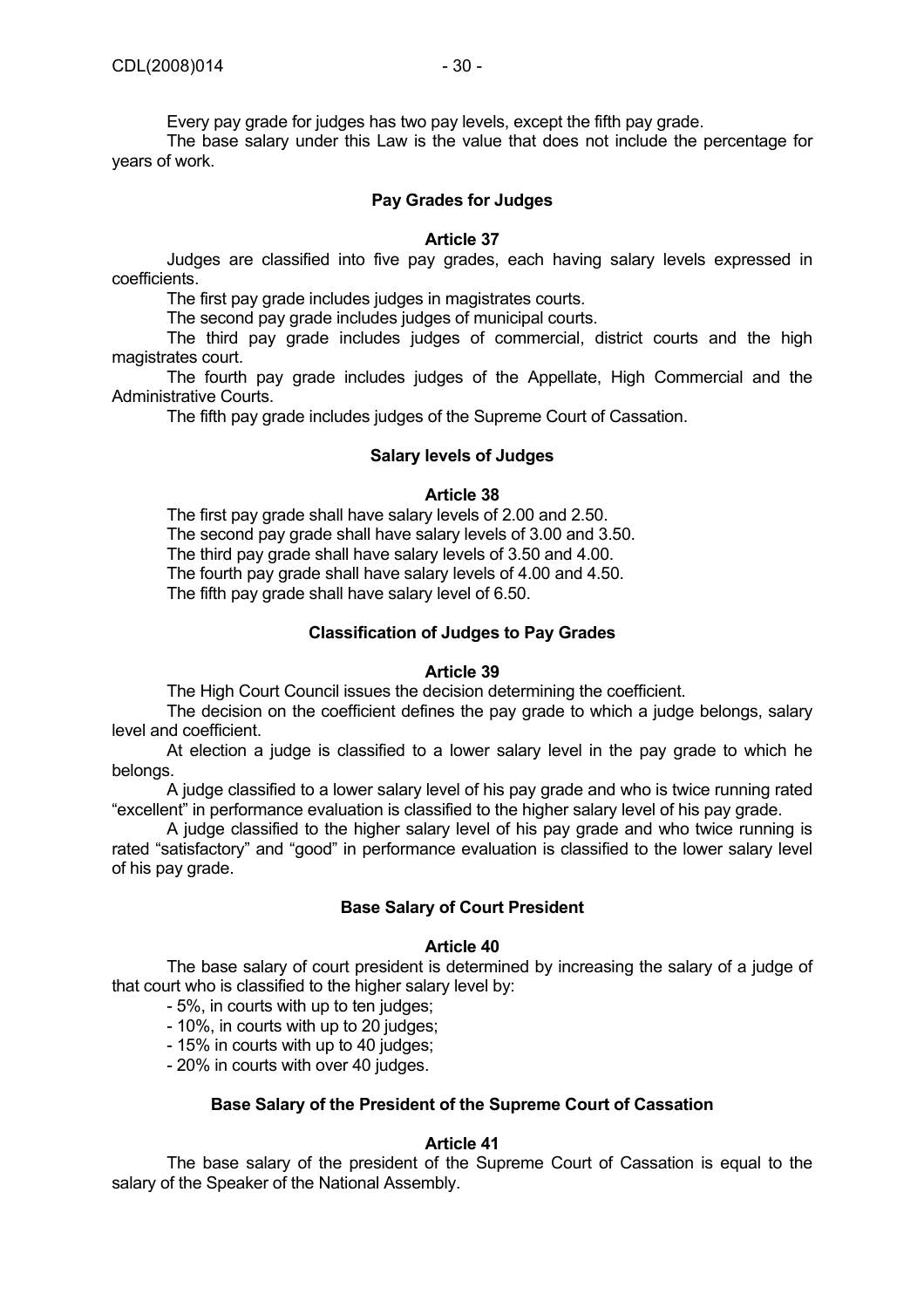# **Base Salary of a Judge Transferred and/or Assigned to Another Court**

### **Article 42**

 A judge who is transferred and/or assigned to another court, state body or institution is entitled to a base salary of a judge of the court and/or state body or institution to which he is transferred and/or assigned, if more favourable.

 The High Court Council stipulates emoluments and other earnings of a judge who is transferred and/or assigned to another court, state body or institution.

 A judge under disciplinary sanction of transfer to another court is not entitled emoluments referred under paragraph 2 of this Article.

#### **Increment to Base Salary of a Judge Article 43**

 The base salary of a judge adjudicating in criminal offence cases with organised crime and war crime element may be increased up to 100% by decision of the High Court Council.

#### **Chapter Three ELECTION OF A JUDGE**

### **I. ELECTION REQUIREMENTS**

#### **Article 44**

 A citizen of the Republic of Serbia who meets the requirements for employment in state bodies, who is a law school graduate, who has passed the bar exam and who is deserving of judgeship may be elected judge.

### **Prohibition of Discrimination**

#### **Article 45**

 Discrimination on any grounds is prohibited in election and nominating for election of a judge.

#### **Required Experience**

### **Article 46**

The required professional experience in the legal profession following the bar exam is:

- two years for a judge of a magistrates court;

- three years for a judge of a municipal court;

- for years for a judge of a commercial court;

- six years for a judge of a district court and the High Magistrates Court;

 - eight years for a judge of the Appellate Court, the High Commercial Court and the Administrative Court;

- twelve years for a judge of the Supreme Court of Cassation.

# **Other Requirements for Election**

#### **Article 47**

 Other requirements for the election of a judge are qualification, competence and worthiness.

 Qualification means possessing of theoretical and practical knowledge necessary for performing the judicial function.

 Competence means possessing of skills that enable efficient use of specific legal knowledge in dealing with cases.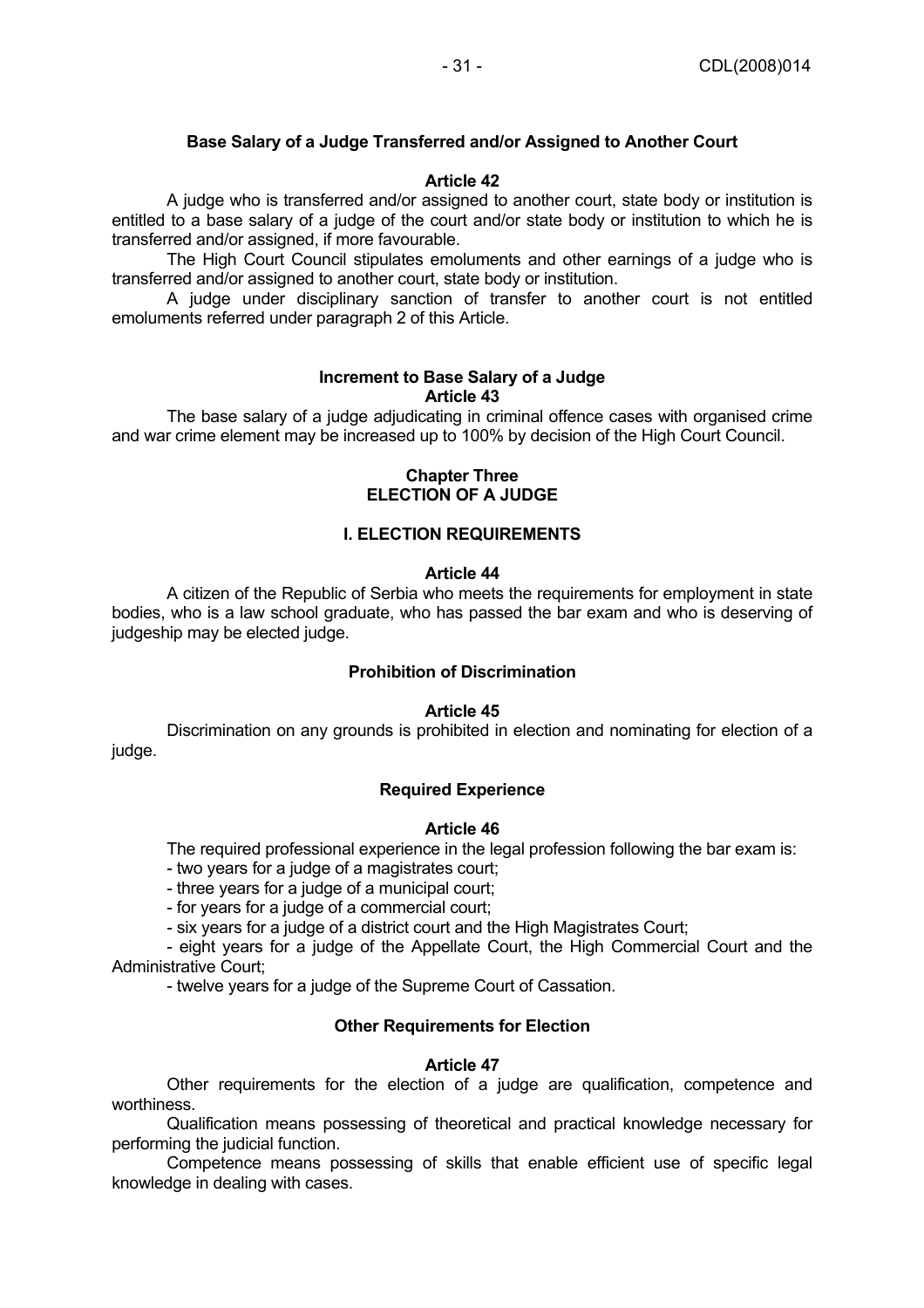High moral character means appropriate characteristics and a conduct in accordance with such characteristics.

The moral characteristics of a judge include honesty, thoroughness, diligence, fairness, perseverance, courage and esteem, and conduct in compliance with these dignity, perseverance, courage and esteem, characteristics involves upholding of dignity of the judge on and off duty; the awareness of social responsibility; preserving of independence and impartiality; reliability and dignity on duty and off, as well as taking the responsibility for the internal organization and a positive public image of the judiciary.

 The criteria for the assessment of qualification, competence and moral character are set by the High Court Council, in accordance with the law regulating the institution that is in charge of judicial training.

# **II. ELECTION PROCEDURE**

# **Announcement of Election**

# **Article 48**

 The High Court Council shall publicly announce the election of judges. The announcement is published in the Official Gazette of Serbia and other media.

# **Applications**

# **Article 49**

 Applications are submitted to the High Court Council within 15 days of the public announcement in the Official Gazette of Serbia.

The application is submitted together with evidence of eligibility.

# **Obtaining of Information and Opinion**

# **Article 50**

 The High Court Council shall obtain information and opinions about the qualification, competence and moral dharacter of a candidate.

 The information and opinions are obtained from the bodies and organisations where the candidate worked as a lawyer, and in the case of a candidate coming from a court, it is mandatory to obtain the opinion of the judges' session of that court.

# **Nomination of Judges to be Elected for the First Time**

# **Article 51**

 In case of candidates for judges to be elected for the first time, in addition to qualification, competence and moral character, the High Court Council shall especially take into consideration the type of jobs that the candidate performed after passing the bar exam.

 With regard to candidates coming from among judge's assistants, it is mandatory to obtain their performance evaluation.

 Before presenting their nominations, the High Court Council shall conduct interviews with the candidates.

 The High Court Council shall propose to the National Assembly two candidates for each judge's position.

 The decision on the High Court Council's nomination must be reasoned and published in the Official Gazette of Serbia.

 A candidate is allowed to file an appeal to the Constitutional Court against the decision specified in para 5 of this article to.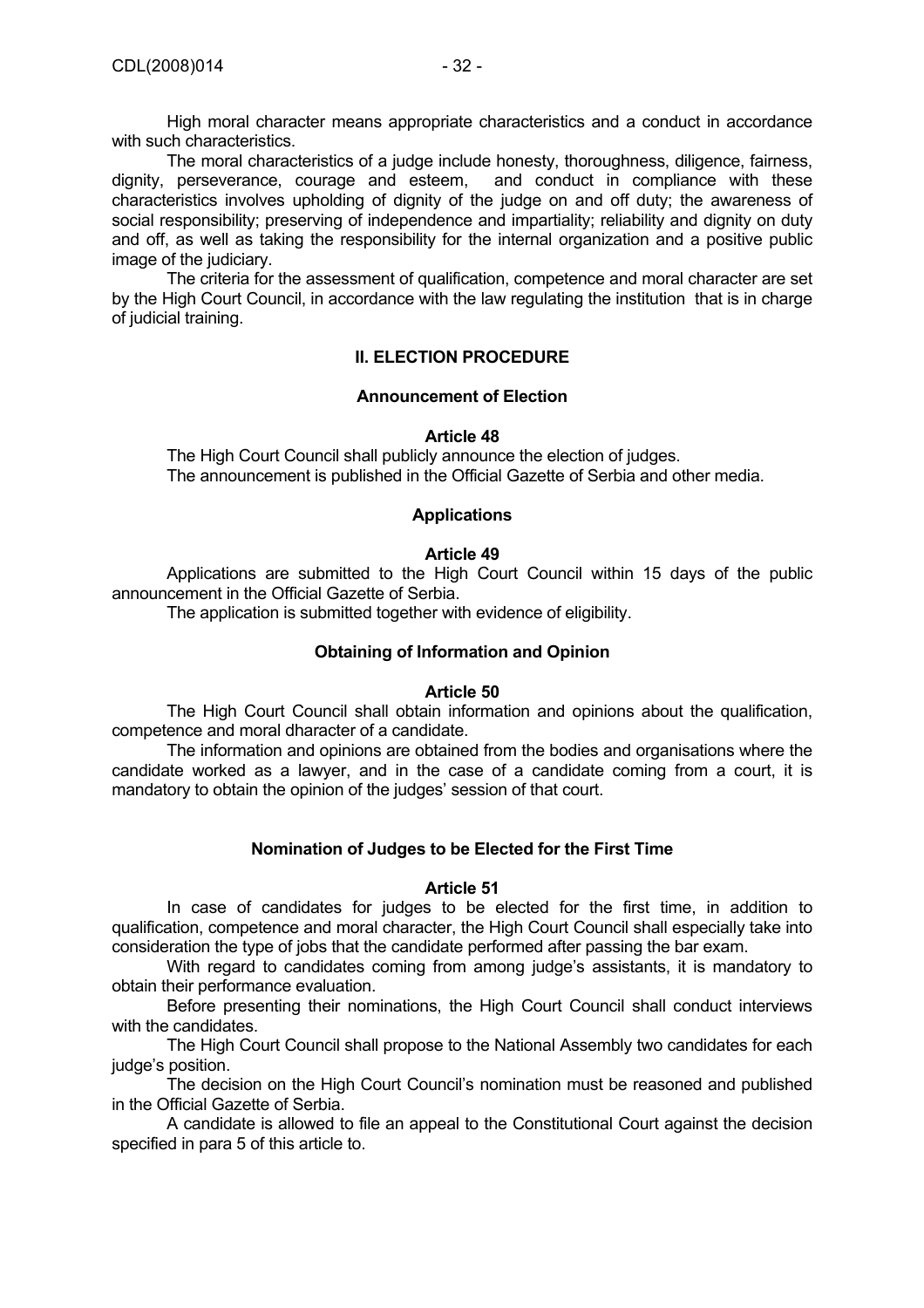### **First Election**

### **Article 52**

 The National Assembly shall elect a first-time elected judge from among the candidates nominated by the High Court Council.

### **Election to Permanent Function**

### **Article 53**

The High Court Council elects judges to be appointed to permanent position.

 Appointment of a first-time elected judge whose work during the first three-year term of office is assessed as "very good" or "excellent" to permanent function as mandatoy.

 A first-time elected judge whose work during the first three-year term of office is assessed as "not satisfactory" may not be appointed to permanent function.

Every decision on election must be reasoned.

 The candidate may lodge an appeal to the Constitutional Court against the decision of the High Court Council referred to in para 3 of this article.

# **III. TAKING OATH AND TAKING OFFICE**

# **Taking Oath**

### **Article 54**

 Before taking office, a judge shall take an oath before the National Assembly Speaker. The President of the Supreme Court of Cassation shall take an oath before the National Assembly.

A judge who is appointed to permanent function shall not take an oath.

# **Oath**

#### **Article 55**

The oath reads as follows: "I do solemnly swear that I will discharge my duties in compliance with the Constitution and the law, according to the best of my ability and in the service of truth and justice".

# **Taking of Office**

#### **Article 56**

 A judge shall take office at the ceremonial session of all judges of the court he/she has been appointed to.

The previous office of the judge ends with taking of office in the new court.

 The judge of a higher court who has been elected as president of a lower court may go back to the function at the higher court after the end of office.

# **When it is Deemed that a Judge has not been Elected**

# **Article 57**

 It is deemed that a judge has not been elected if he/she fails to take office without justified reasons within 2 months of election.

 The High Court Council issues the decision and notifies the National Assembly in the case of a first-time elected judge.

 The judge is entitled to file an appeal to the Constitutional Court against the decision of the High Court Council.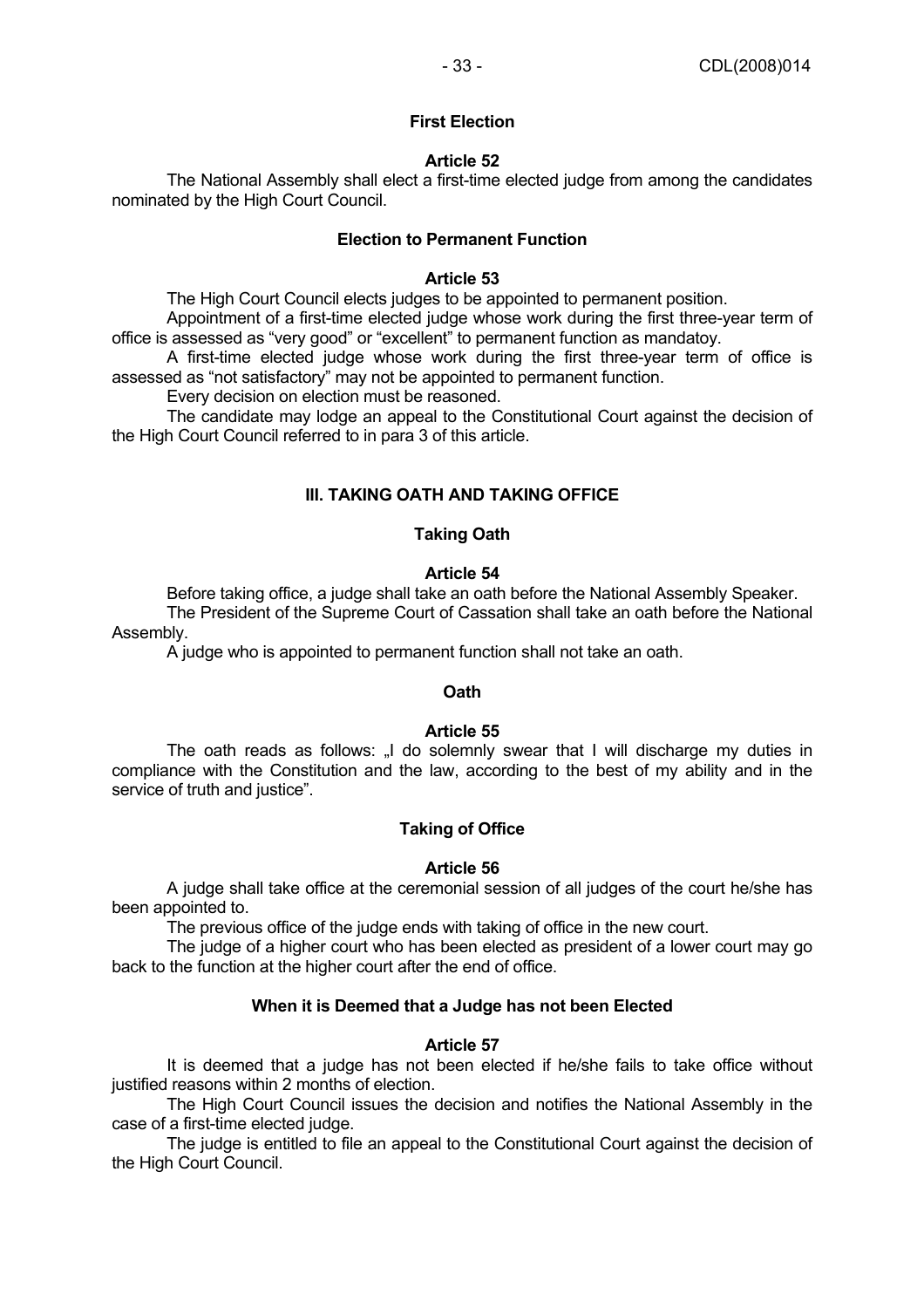#### **Chapter Four TERMINATION OF OFFICE**

# **1. All Reasons**

#### **Article 58**

 Judge's office ends upon the request of the judge, with retirement age, due to a permanent loss of working ability, if not elected to permanent function or in case of dismissal.

The High Court Council issues the decision on termination of function.

 The decision referred to para 2 of this article is published in the Official Gazette of Serbia.

### **2. Termination of Office upon the Request of the Judge**

### **Article 59**

A judge who wishes to resign shall submit a request to the High Court Council.

 The request may be withdrawn until such time as the office of the judge is terminated under the decision of the High Court Council or until the expiry of the deadline provided by this Law.

 If the decision on the request is not taken within one month, it is considered that the judge's office terminated after the expiry of the one-month period following the submission of the request.

 In other cases, judge's office terminates on the date specified in the decision of the High Court Council.

 If a judge submits a request for termination of office after a request for dismissal was filed, the former is not considered before the dismissal procedure is completed.

# **3. Retirement Age**

#### **Article 60**

 Judge's years of service complete with 65 years of age or 40 years of pensionable years of service.

 Exceptionally, upon the request of the president of the court, the High Court Council may approve an extension of two years with the consent of the judge.

 A judge may have the years of service extended only if it is necessary to complete current cases or old cases that have not been adjudicated for longer than two years.

#### **4. Permanent Loss of Working Ability**

#### **Article 61**

 A judge's office ends if, based on the finding of the professional commission of the competent body, it is established that he/she is incapable of performing function due to the health condition.

 The High Court Council shall issue a decision on referring a judge to a mandatory medical examination, following the proposal of the president of the court, the president of the immediately higher court or the judge concerned.

# **5. Termination of Office of First-time Elected Judge**

#### **Article 62**

 The office of a first-time elected judge who is not elected to permanent function ends with the expiry of the three-year term of office.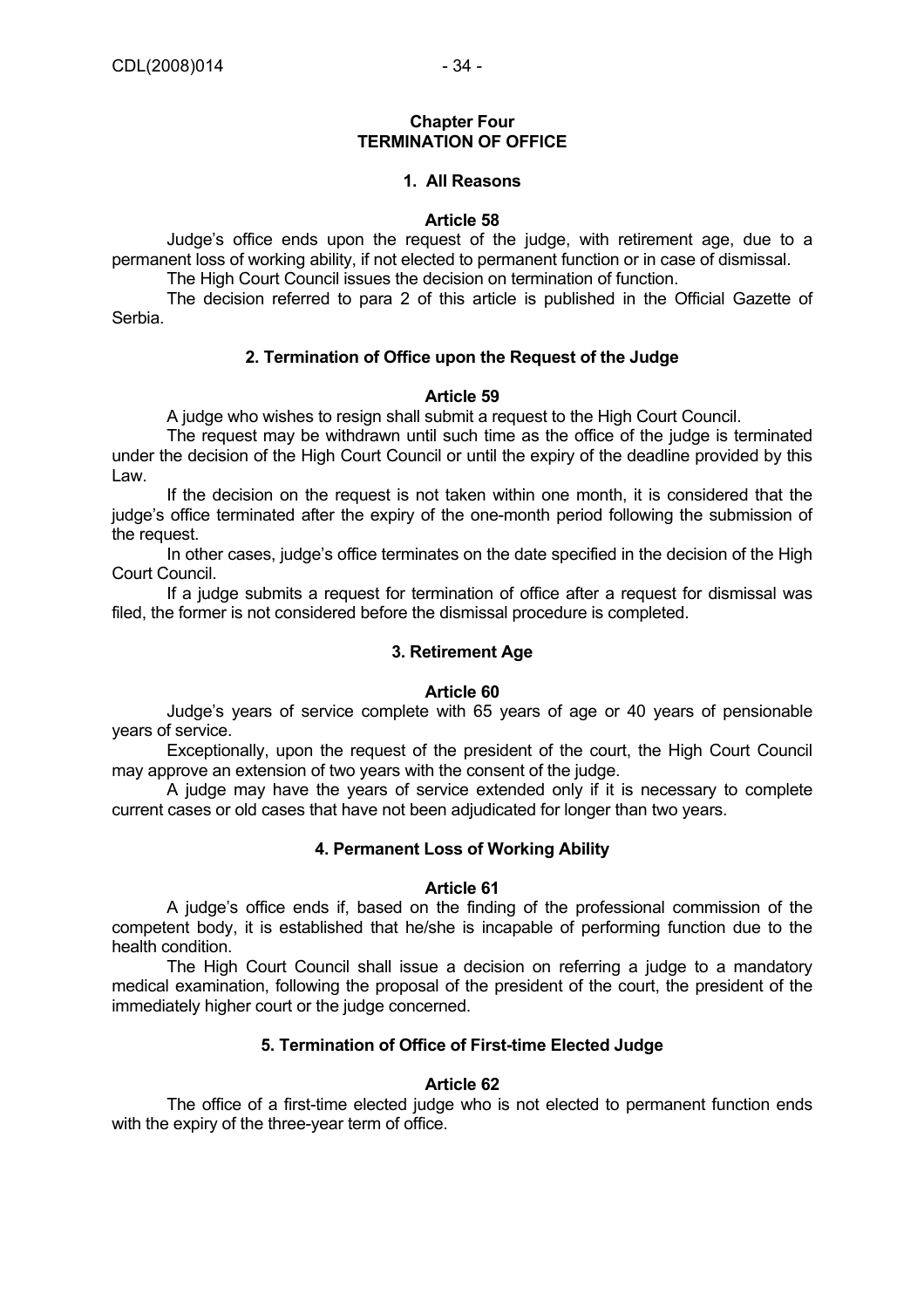# **6. Dismissal**

# **Reasons for Dismissal**

# **Article 63**

 A judge is dismissed if convicted for an offence carrying imprisonment sentence of at least six months or for a punishable act that demonstrates that he/she is unfit for the judicial function; in case of incompetence, or due to a serious or repeated disciplinary offence.

 A repeated disciplinary offence referred to in para 1 of this article shall mean responsibility for a disciplinary offence that is established for three times.

### **Specifically on Incompetent Discharge of Function**

### **Article 64**

 Incompetence shall mean inadequately successful performance of judicial function, i.e. if the judge's performance is evaluated as "disatisfactory" based on the criteria for evaluation.

### **Power to Initiate and Initiating of Dismissal Procedure**

### **Article 65**

Anyone may launch an initiative for the dismissal of a judge.

 The dismissal procedure may be instituted by the president of the court, the president of the directly higher court, the president of the Supreme Court of Cassation, the minister in charge of the judiciary, the bodies responsible for performance evaluation or the Disciplinary Commission.

The High Court Council shall determine reasons for dismissal.

# **Proceedings before the High Court Council**

# **Article 66**

 The High Court Council shall establish facts and make a decision in the proceedings closed to the public.

 The High Court Council may request the necessary information from competent bodies and organizations.

 The High Court Council shall carry out the proceedings and take a decision within 30 days from the date of delivering the act that initiates the proceedings.

The decision of the High Court Council must be reasoned.

# **The Position of the Judge in the Proceedings**

# **Article 67**

 The judge has the right to be immediately notified of the reasons for initiating the proceedings, to be aware of the content of the case, supporting documentation and the course of the proceedings and to provide explanation and evidence for his/her statements, in person or through a representative.

 The judge has the right to present his/her statements in person before the High Court Council.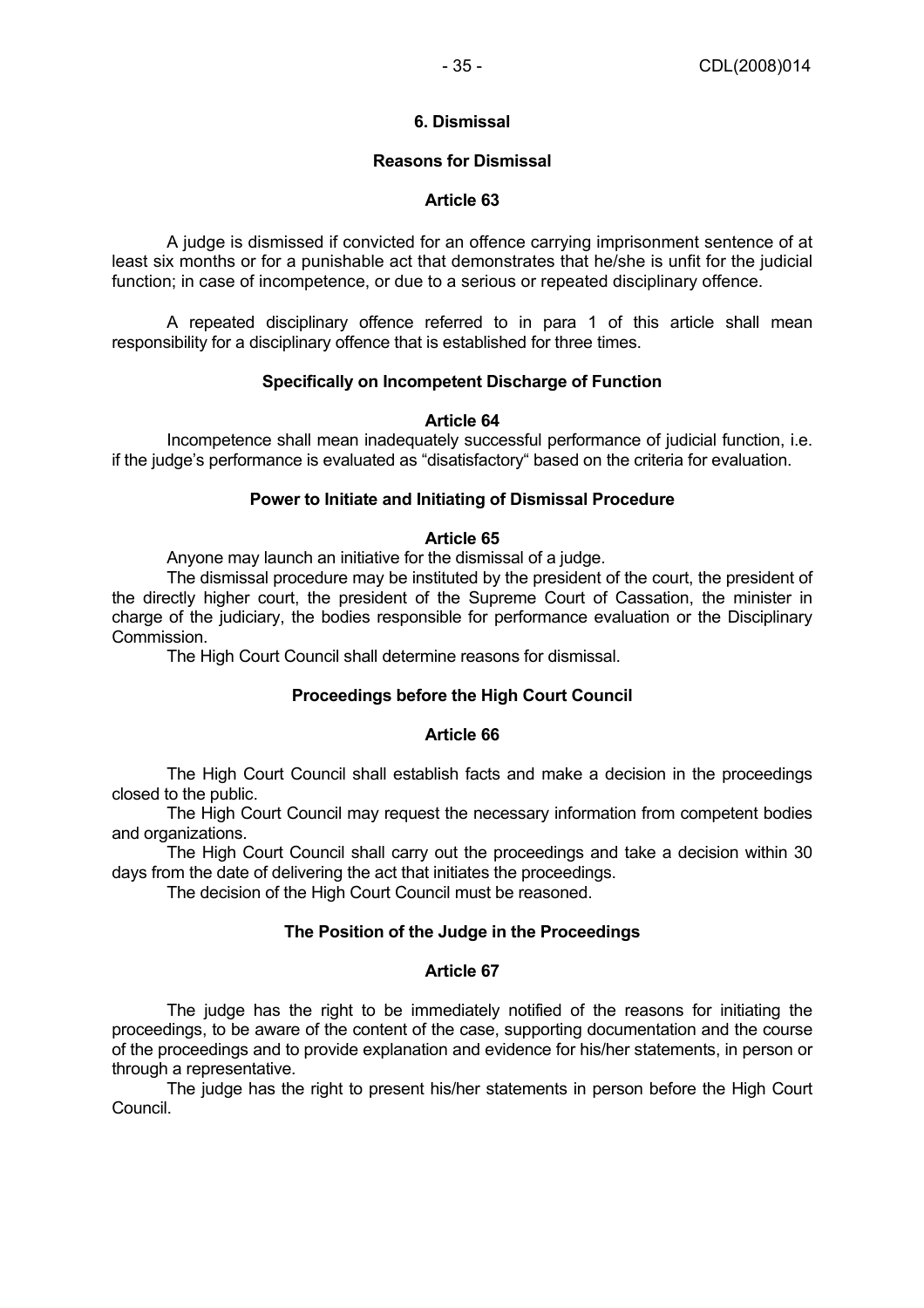# **Appeal with the Constitutional Court**

#### **Article 68**

 The judge and persons or bodies referred to in article 59, para 2 are entitled to file an appeal against the decision of the High Court Council to the Constitutional Court, within 30 days of the delivery of the decision.

 The Constitutional Court may reject the appeal or uphold the appeal and set aside the decision on dismissal.

The decision of the Constitutional Court is final.

#### **Decision on Dismissal**

#### **Article 69**

 A final decision on dismissal is published in the Official Gazette of the Republic of Serbia.

# **Chapter 5 PRESIDENT OF THE COURT**

#### **Requirements for the Election of the President of the Court**

#### **Article 70**

 A person with at least three years in the permanent judge's function with the court of the same or higher instance and clear managerial and organizational skills, which is assessed based on the criteria set by the High Court Council, is eligible for the president of the court.

#### **Nomination of Candidates for the President of the Court**

#### **Article 71**

 The High Court Council shall nominate two candidates for the president of the court. Before presenting nominations, the High Court Council shall obtain opinion about the candidates from the session of all judges of the court whose president is being elected.

### **Election of the President of the Court**

### **Article 72**

 The National Assembly shall elect one of the two candidates who are proposed by the High Court Council.

 The judge who is elected as president of the court shall perform judge's function in that court.

### **Term of Office**

#### **Article 73**

 The president of the court is elected for a four-year period and may be re-elected. The term of office runs from the day of taking office.

#### **Acting President of the Court**

#### **Article 74**

 When the term of office of the president of the court ends, the High Court Council shall promptly propose candidates for the election of the president.

 When the term of office of the president of the court ends, the president of the directly higher court shall designate a judge who will perform the function of president until such time as the new president takes office, and not later than one year.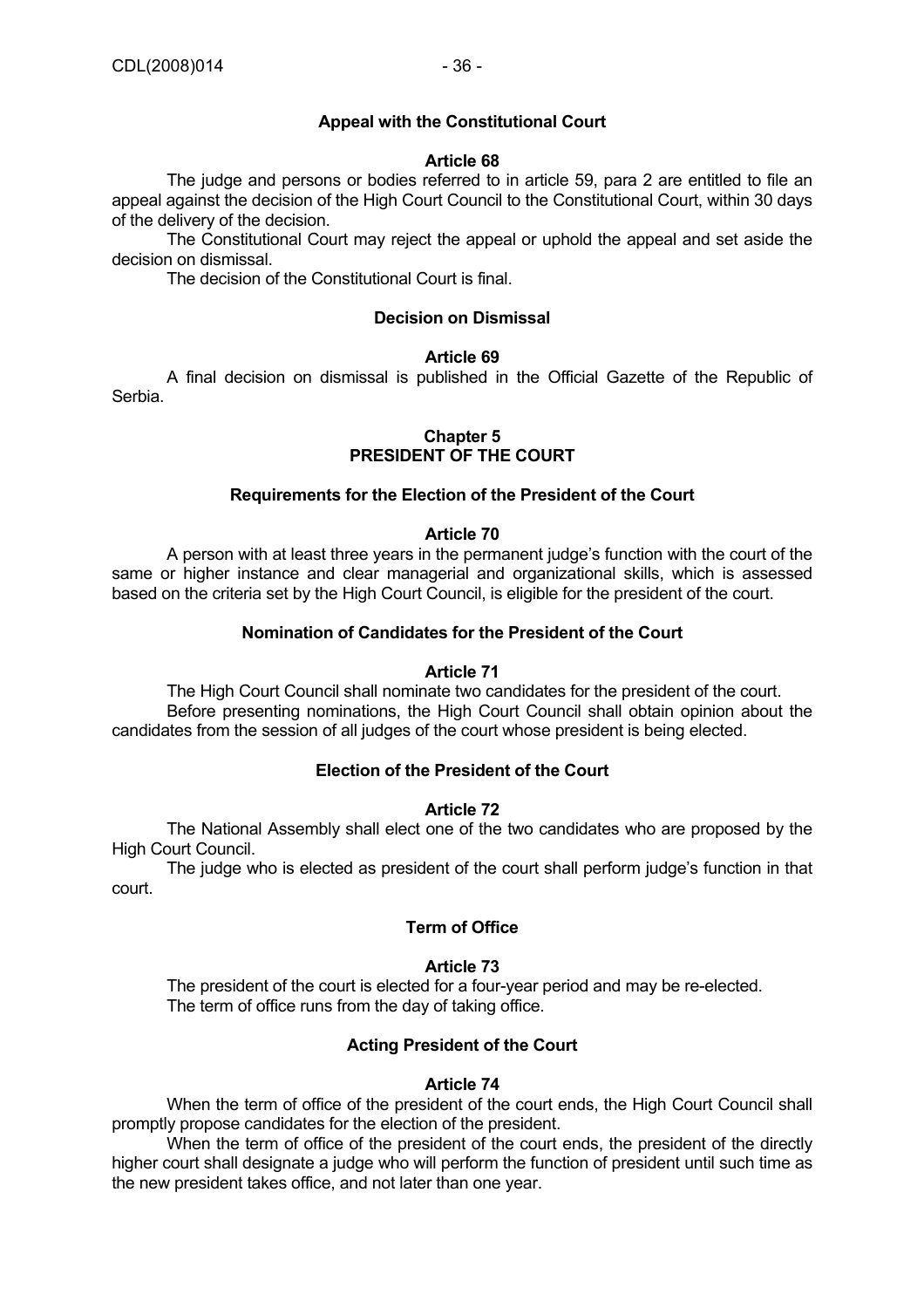The General Session of the Supreme Court of Cassation shall designate a judge who will perform the function of the president of that court.

### **Termination of Office of the President of Court**

### **Article 75**

 The office of the president of the court ends due to the end of judge's function, election as a judge of other court, upon personal request, with the end of the term of office, and dismissal from the position of the president of court.

The National Assembly decides on the termination of office of the president of court.

# **Reasons for the Dismissal of the President of Court**

#### **Article 76**

 The president of court shall be dismissed in the case of the violations of obligations set out by the provisions governing court administration; violations of the autonomy of judges; violations of rules on allocation of cases; deviating from the rules on the annual calendar of judges; due to a serious disciplinary offence or incompetence.

 The president of court is considered to be incompetent if his/her performance is evaluated as "disatisfactory" based on the criteria for evaluation of presidents of courts.

### **Proceedings to Establish Reasons for Dismissal of the President of Court**

### **Article 77**

Anyone may launch an initiative for the dismissal of the president of court.

 The proceedings for establishing the reasons for dismissal are conducted by the High Court Council.

The proceedings are initiated by the president of the directly higher court, the session of all judges whose president is concerned, the minister in charge of the judiciary, the body responsible for performance evaluation or the Disciplinary Commission.

 The president of the court and/or other persons who initiated dismissal have the right to file an appeal to the Constitutional Court against the decision on the reasons for dismissal.

# **Decision on Dismissal of the President of Court**

#### **Article 78**

 The National Assembly shall issue the decision on dismissal of the president of court, following the proposal of the High Court Council, and after the completion of the proceedings for establishing the reasons for dismissal.

### **Status after Termination of Office of the President of Court**

# **Article 79**

 The president of court who is not re-elected, who is dismissed or who resigns shall continue to carry out judge's function.

 After the termination of office of the judge of a higher court who is elected president of a lower court, he /she has the right to continue judge's function in the higher court.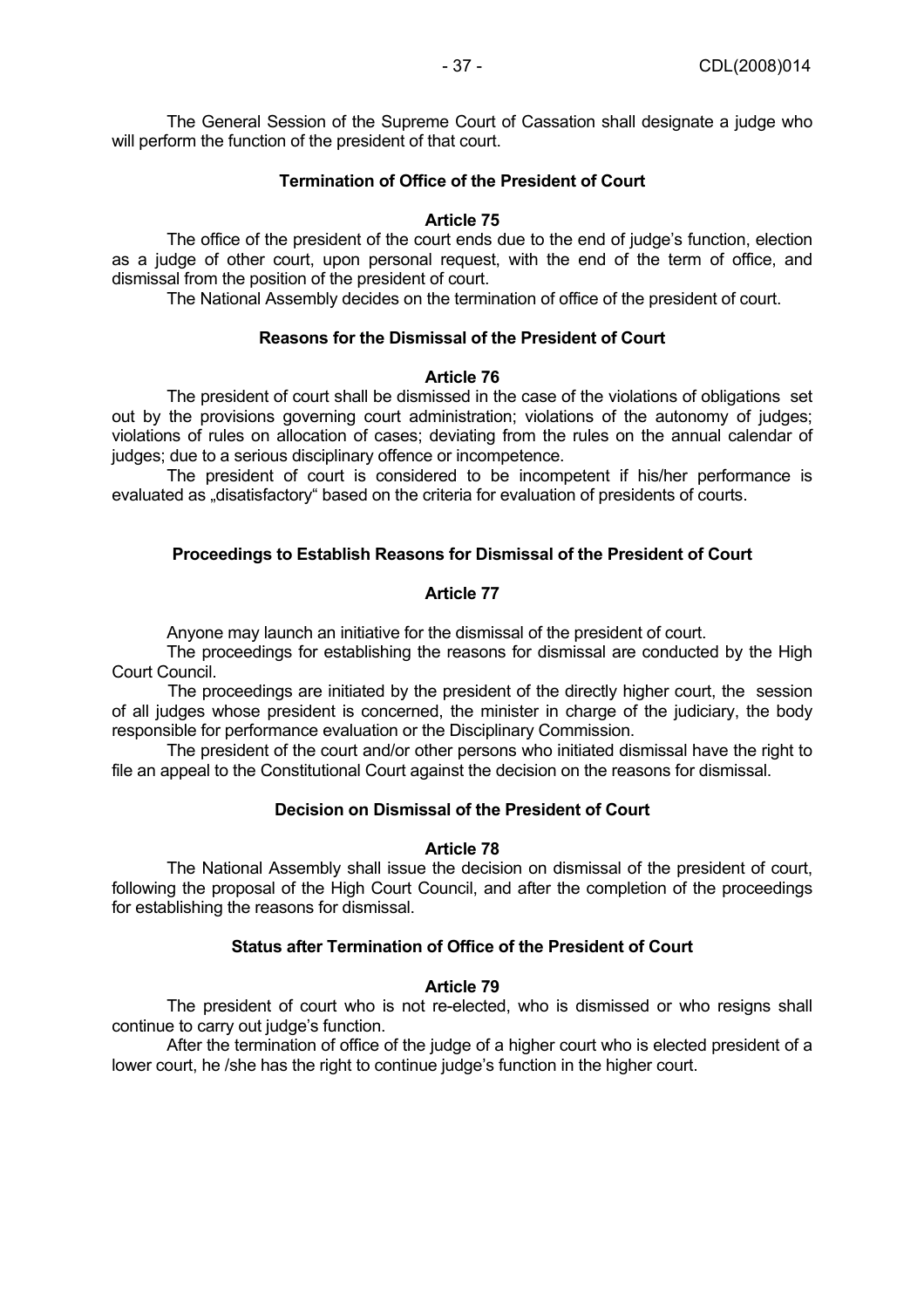# **President of the Supreme Court of Cassation**

### **Article 80**

 The National Assembly shall elect the president of the Supreme Court of Cassation from among the judges of that court, upon the recommendation of the High Court Council and following the opinion of the General Session of that court and the relevant committee of the National Assembly.

 The president of the Supreme Court of Cassation is elected to a five-year term of office without the possibility of re-election.

 The office of the President of the Supreme Court of Cassation shall end earlier if he/she requests so, with the end of judge's function, or dismissal based on the reasons prescribed by this Law pertaining to the president of court.

 The General Session shall submit the proposal to initiate the dismissal proceedings for the president of the Supreme Court of Cassation.

 The High Court Council shall conduct the proceedings to establish the reasons for dismissal and make a decision.

 The president of the Supreme Court of Cassation has the right to file an appeal to the Constitutional Court against the decision establishing reasons for dismissal.

 The National Assembly shall issue the decision on dismissal of the president of the Supreme Court of Cassation, following the proposal of the High Court Council.

 The decision on the termination of office of the president of the Supreme Court of Cassation caused by other reasons is taken by the National Assembly.

### **Application of Provisions on Judges**

#### **Article 81**

 The provisions of this Law related to the election and dismissal of judges also apply to the election and dismissal of the president of court.

Other provisions of this Law concerning judges also apply to the president of court.

### **Chapter 6 SPECIAL PROVISIONS ON LAY JUDGES**

#### **Requirements for Appointment and Duration of Office Article 82**

 A lay judge is required to be a national of the Republic of Serbia, who turned 26 years of age and is worthy of the function of lay judge.

 The things considered when appointing a lay judge are sex, age, profession and social status, knowledge, competence, and afinities for specific type of matter.

A lay judge is appointed to a period of five years and may be re-appointed.

#### **Procedure for Appointment**

# **Article 83**

 The High Court Council appoints lay judges upon the proposal of the minister in charge of the judiciary.

 Before making the proposal, the minister shall obtain the opinion from the court to which the lay judge is to be appointed.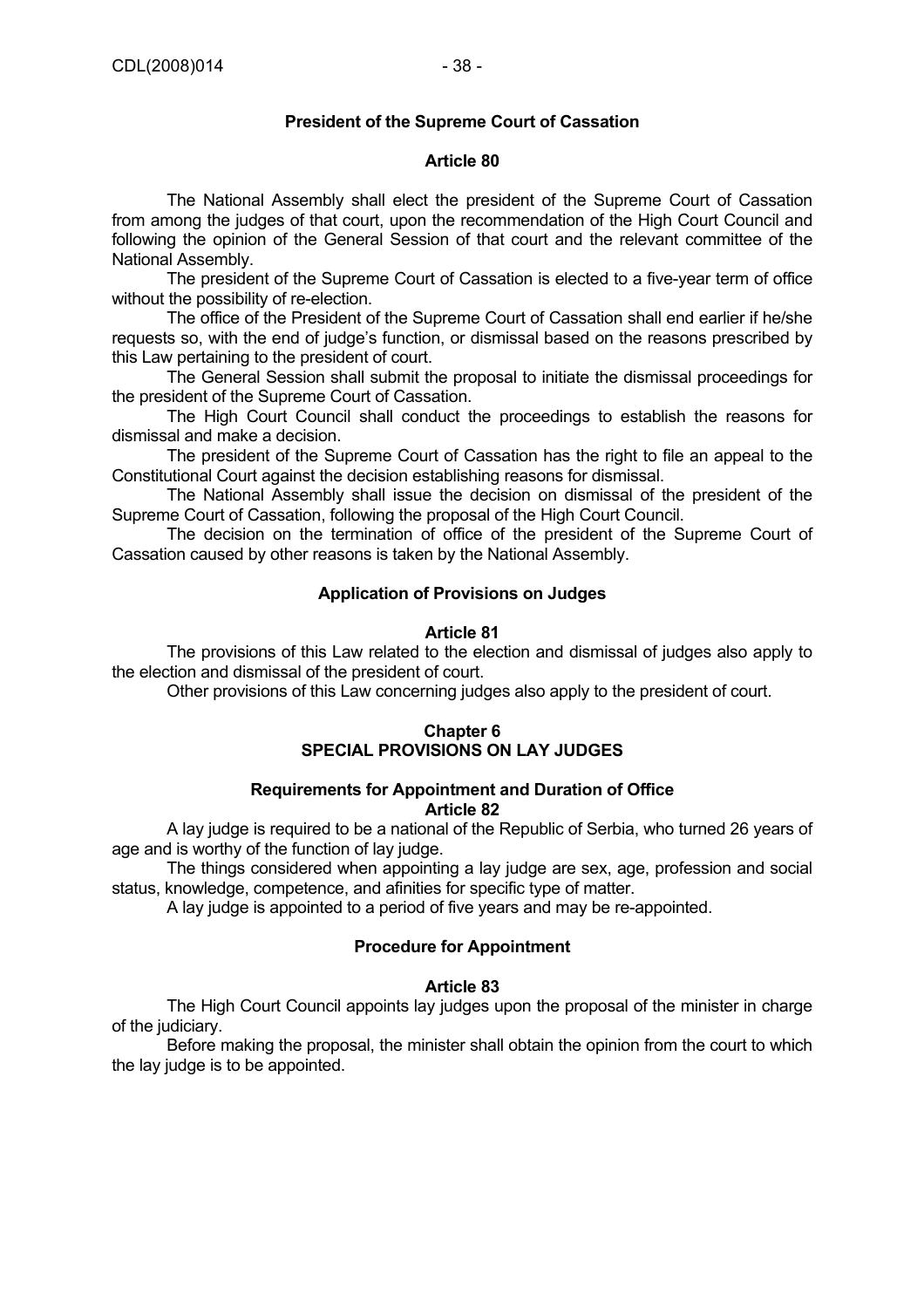### **Oath**

# **Article 84**

A lay judge shall take an oath before the president of the court.

The oath reads as follows: I do solemnly swear that I will discharge my duties in compliance with the Constitution and the law, scrupulously, dedicatedly, and impartially."

### **Suspension from Function**

#### **Article 85**

 The president of court shall suspend a lay judge from office in case that criminal proceedings have been instituted against him for an offence due to which he/she may be dismissed, or if dismissal proceedings have been instituted.

The suspension lasts until the completion of the proceedings.

### **Incompatibility with other Jobs, Engagements and Activities**

### **Article 86**

A lay judge may not be an attorney-at-law or extend legal services or advice for a fee.

 Other jobs, engagements and activities that are contrary to the dignity and independence of a judge or harmful to the reputation of the court are also incompatible with the office of a lay judge.

# **Termination of Office**

# **Article 87**

 The office of a lay judge terminates if the court where he/she works is abolished, in case of dismissal, or with the end of the term of office.

 The proceedings to establish the reasons for termination of office of a lay judge are initiated by the president of the court, president of the directly higher court, president of the Supreme Court of Cassation, and the minister in charge of the judiciary.

The High Court Council shall conduct the proceedings and take a decision.

# **Reimbursement and Rewards for Lay Judges**

# **Article 88**

 A lay judge is entitled to the reimbursement of costs incurred while performing function, compensation of lost earnings and reward.

 The High Court Council shall define conditions for and the amount of the reimbursement and reward.

#### **Application of Provisions on Judges**

#### **Article 89**

Provisions on judges also apply to lay judges.

# **Chapter 7 DISCIPLINARY ACCOUNTABILITY**

# **Disciplinary Offence**

# **Article 90**

 A disciplinary offence is negligent performance of judge's function or conduct that is inappropriate for judge's function, which is provided by this Law.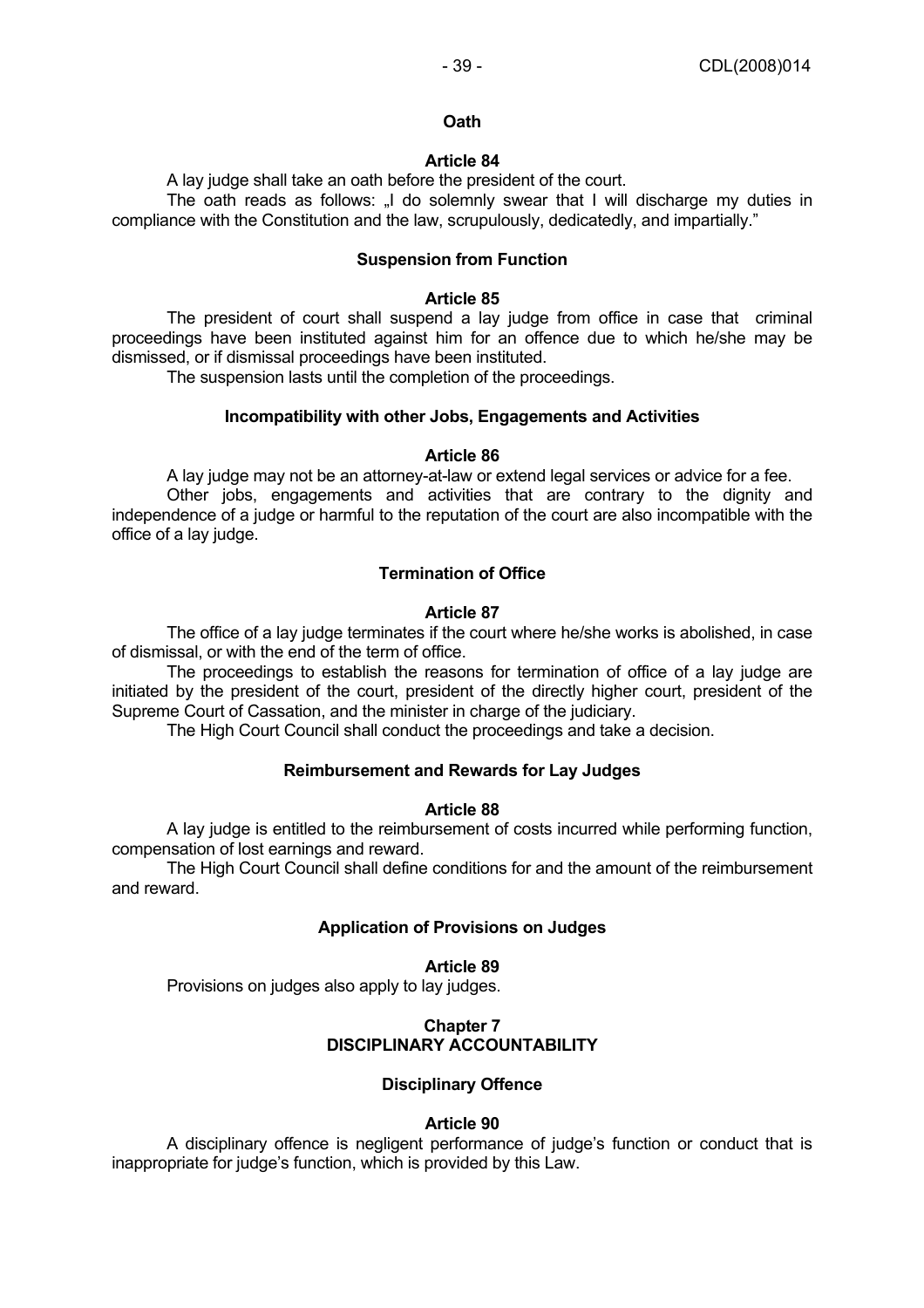### **Types of Disciplinary Offences**

#### **Article 91**

 Disciplinary offences are a violation of the principle of independence; failure of a judge to ask for disqualification in cases where there is the conflict of interest; unjustifiable delays in drafting of decisions; processing of cases in an order contrary to the order of reception; unjustifiable failure to schedule a hearing; frequent tardiness for hearings; apparently incorrect treatment of the participants to the proceedings and the court staff; incompliance with the working hours; acceptance of gifts contrary to the regulations on the conflict of interest; engaging into inappropriate relations with parties to the proceedings and their legal representatives; engaging into activities that are incompatible with the judge's function under the law; unjustified prolonging of the proceedings; unjustified non-attendance of mandatory training programmes; provision of incomplete or incorrect information relevant for the work and decision-making of the High Court Council; unjustifiable change in the annual judges' agenda, and the violation of the principle of natural order of judge (free, unguided) in cases other than provided by the law.

 A severe disciplinary offence is an offence that caused a serious disruption in the exercise of judicial power or regular duties at the court or a severe damage to the dignity of the court or public trust in the judiciary, and in particular if it results in the statute of limitations due to negligent performance of duty.

### **Disciplinary Sanctions**

#### **Article 92**

 Disciplinary sanctions are as follows: public caution, salary reduction up to 30% for a period not exceeding one year, transfer of the judge to another court of the same type and the same or lower instance that is at least 50 kilometers from the court he/she was assigned to, for a period not exceeding one year.

A public caution may be pronounced only in the case of the first disciplinary offence.

A disciplinary sanction is imposed in proportion to the gravity of the offence.

 The information about the disciplinary sanction is entered in the judge's personal record. A fine is enforced in an administrative procedure.

### **Instituting of Dismissal Proceedings**

### **Article 93**

 If the Disciplinary Commission establishes the responsibility of a judge for a serious or repeated offence referred to in article 63, para 2 hereof, it shall institute dismissal proceedings.

#### **Disciplinary Bodies**

#### **Article 94**

 Disciplinary bodies are the Disciplinary Prosecutor, deputy prosecutors and the Disciplinary Commission, which are set by the High Court Council.

 The High Court Council shall appoint the members of the disciplinary bodies from among the ranks of judges.

 The High Court Council shall publish an act stipulating the requirements for the appointment, duration of the term of office and manner of termination of office, the method of work and decision-making of the disciplinary bodies.